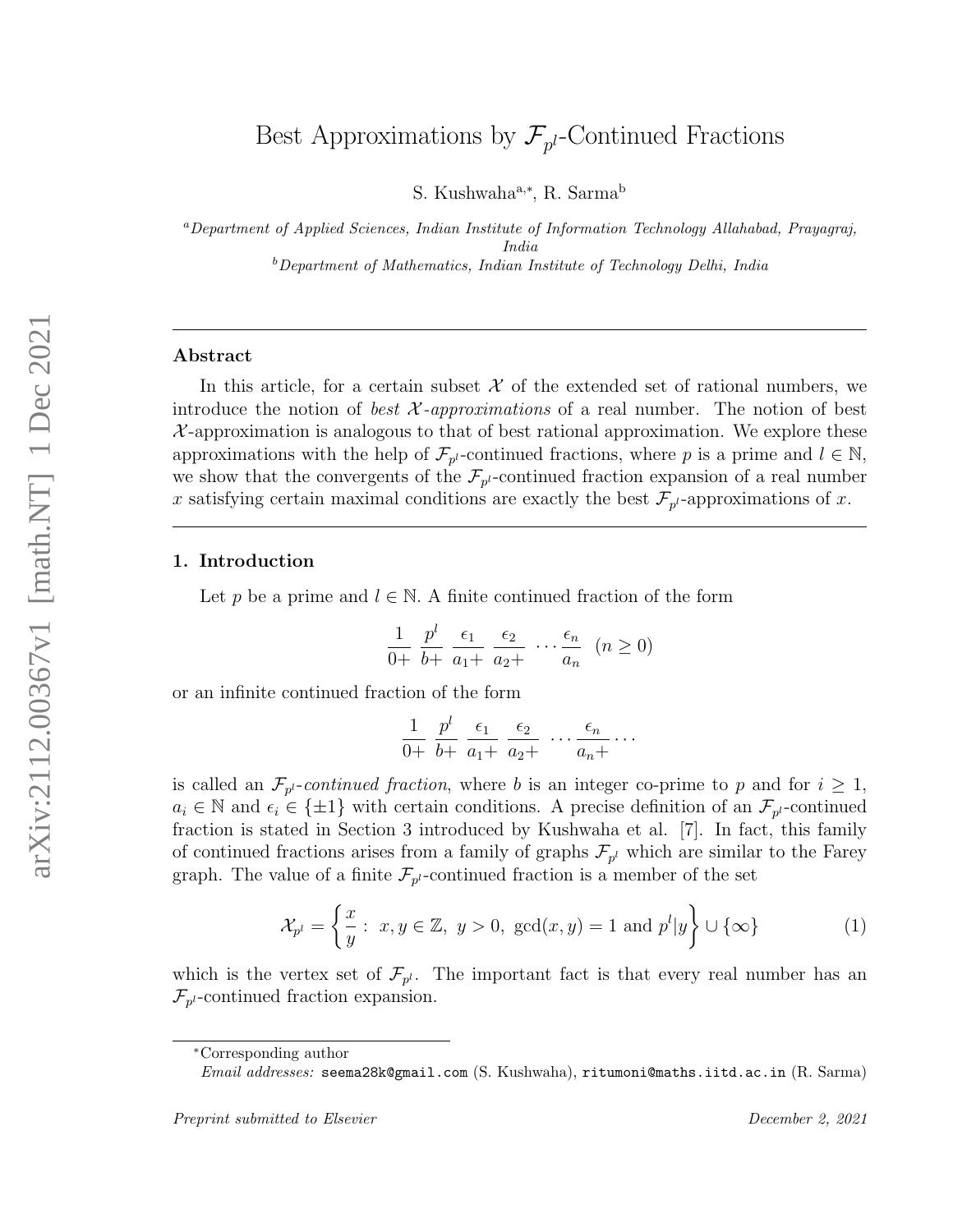An element  $u/v$  of  $\mathcal{X}_{p^l}$  is called a *best*  $\mathcal{X}_{p^l}$ -approximation of  $x \in \mathbb{R}$ , if for every  $u'/v' \in \mathcal{X}_{p^l}$  different from  $u/v$  with  $0 < v' \leq v$ , we have  $|vx - u| < |v'x - u'|$ .

These approximations have been discussed in [6, 8] for  $p^l = 3, 2$  respectively. In these papers, authors have achieved results analogous to the classical one, that is, convergents of the continued fraction of a real number characterize the best approximations of the real number.

In several recent papers  $[1, 2, 3, 4]$ , the following problem was investigated. Let U be some interesting set of positive integers. What can one say about the square-free integers d such that the first (or, the second) coordinate  $X$  (respectively, Y) of a solution to the Pell equation  $X^2 - dY^2 = 1$  is a member of the set U. The first author has applied best  $\mathcal{X}_{2^l}$ -approximations to solve certain conditional Pell equations [5] which is a special case of the above mentioned problem. We strongly believe that a complete generalization of work in [6, 8] will be very useful and in this article, we deal with the relation of best  $\mathcal{X}_{p^l}$ -approximations and  $\mathcal{F}_{p^l}$ -convergents.

Note that a real number may have more than one  $\mathcal{F}_{p^l}$ -continued fraction expansions; this fact was observed in [6] for  $p^l = 3$ . For instance, the set of  $\mathcal{F}_5$ -continued fraction expansions of 11/40 is as follows

$$
\begin{aligned}\n\left\{\n\frac{1}{0+} \frac{5}{1+} \frac{1}{2+} \frac{1}{1+} \frac{1}{1+} \frac{1}{1}, \frac{1}{0+} \frac{5}{1+} \frac{1}{2+} \frac{1}{2+} \frac{-1}{2},\n\end{aligned}\n\right. \\
\begin{aligned}\n\frac{1}{0+} \frac{5}{1+} \frac{1}{2+} \frac{1}{1+} \frac{1}{2}, \frac{1}{0+} \frac{5}{1+} \frac{1}{3+} \frac{-1}{2+} \frac{1}{1}, \frac{1}{0+} \frac{5}{1+} \frac{1}{3+} \frac{-1}{3},\n\end{aligned}
$$
\n
$$
\frac{1}{0+} \frac{5}{2+} \frac{-1}{2+} \frac{-1}{2+} \frac{1}{2}, \frac{1}{0+} \frac{5}{2+} \frac{-1}{3+} \frac{-1}{2}, \frac{-1}{0+} \frac{1}{2+} \frac{5}{2+} \frac{-1}{2+} \frac{-1}{1+} \frac{1}{1}\n\end{aligned}
$$
\n
$$
\begin{aligned}\n(2)\n\end{aligned}
$$

When  $p = 3$ , the longest  $\mathcal{F}_{p^l}$ -continued fraction is unique (see [6]) and this was helpful to achieve the approximation results. But this is false for  $p \geq 5$ . In the above example, 1  $^{0+}$ 5 1+ 1 2+ 1 1+ 1 1+ 1  $rac{1}{1}$  and  $rac{1}{0+}$ 5 2+  $-1$ 2+  $-1$ 2+ 1 1+ 1  $\frac{1}{1}$  are both longest  $\mathcal{F}_5$ -continued fractions of 11/40. Besides, not every longest  $\mathcal{F}_{p^l}$ -continued fraction is helpful to describe best  $\mathcal{X}_{p^l}$ approximations. In fact, best approximations are described by  $\mathcal{F}_{p^l}$ -continued fractions with maximum  $+1$  (see Theorem 4.9 and 4.10).

Finally, we show that for any real number x which is not in  $\mathbb{Q}\setminus \mathcal{X}_{p^l}$ , every convergent of the  $\mathcal{F}_{p^l}$ -continued fraction of x with maximum  $+1$  is a best  $\mathcal{X}_{p^l}$ -approximation of x and conversely.

#### 2. Preliminaries

In this section, we recall certain definitions and results on  $\mathcal{F}_{p}$ -continued fractions from [7]. Now onwards, N denotes a positive integer of the form  $p^{l}$ , where p is a prime and l is a natural number.

**Definition 1.** Given  $N = p^l$ , a finite continued fraction of the form

$$
\frac{1}{0+} \ \frac{N}{b+} \ \frac{\epsilon_1}{a_1+} \ \frac{\epsilon_2}{a_2+} \ \cdots \frac{\epsilon_n}{a_n} \ \ (n \ge 0)
$$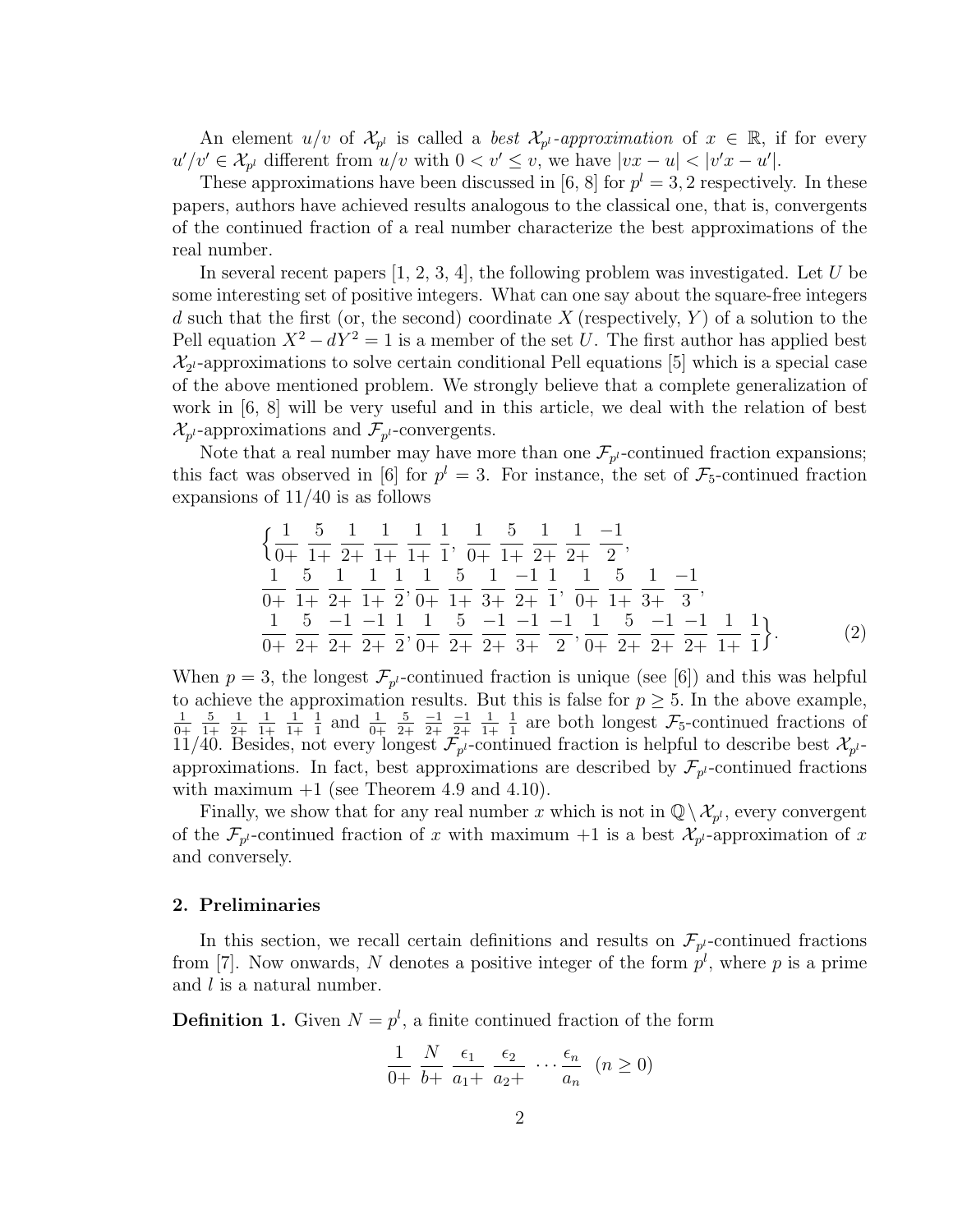or an infinite continued fraction of the form

$$
\frac{1}{0+} \frac{N}{b+} \frac{\epsilon_1}{a_1+} \frac{\epsilon_2}{a_2+} \cdots \frac{\epsilon_n}{a_n+} \cdots
$$

is called an  $\mathcal{F}_N$ -continued fraction if b is an integer co-prime to N, and for  $i \geq 1$ ,  $a_i \in \mathbb{N}$ and  $\epsilon_i \in \{\pm 1\}$  such that the following conditions hold:

- 1.  $a_i + \epsilon_{i+1} \geq 1;$
- 2.  $a_i + \epsilon_i \geq 1$ ;
- 3. gcd $(p_i, q_i) = 1$ , where  $p_i = a_i p_{i-1} + \epsilon_i p_{i-2}, q_i = a_i q_{i-1} + \epsilon_i q_{i-2}, (p_{-1}, q_{-1}) = (1, 0)$ and  $(p_0, q_0) = (b, N)$ .

For  $i \geq 1$ , the value  $p_i/q_i$  of the the expression

$$
\frac{1}{0+} \ \frac{N}{b+} \ \frac{\epsilon_1}{a_1+} \ \frac{\epsilon_2}{a_2+} \ \cdots \frac{\epsilon_i}{a_i}
$$

is called the *i*-th  $\mathcal{F}_N$ -convergent of the continued fraction. The sequence  $\{\frac{p_i}{q_i}\}$  $\frac{p_i}{q_i}\}_{i\geq 0}$  is called the sequence of  $\mathcal{F}_{N}$ -convergents. The expression  $\frac{\epsilon_i}{a_i+1}$  $\epsilon_{i+1}$  $\frac{\epsilon_{i+1}}{a_{i+1}+}\cdots$  is called the *i*-th fin. Let  $y_i$ denote the *i*-th fin, that is,  $y_i = \frac{\epsilon_i}{a_i}$  $a_i+$  $\epsilon_{i+1}$  $\frac{\epsilon_{i+1}}{a_{i+1}} \cdots$ , then  $\epsilon_i = \text{sign}(y_i)$ . The following theorem assets certain properties of  $\mathcal{F}_N$ -continued fractions.

**Theorem 2.1.** [7, Theorem 3.2] Suppose  $x = \frac{1}{0}$  $0+$ N  $^{b+}$  $\epsilon_1$  $a_1+$  $\epsilon_2$  $a_2+$  $\epsilon_3$  $rac{\epsilon_3}{\epsilon_{a_3+}}$   $\cdots$  is an  $\mathcal{F}_N$ -continued fraction with the sequence of convergents  $\{p_i/q_i\}_{i\geq -1}$ . For  $i\geq 1$ , let  $y_i$  be the i-th fin of the continued fraction. Then

- 1. for  $i \geq 1$ ,  $a_i p_{i-1} \not\equiv -\epsilon_i p_{i-2} \mod p$ ;
- 2. the sequence  ${q_i}_{i\ge-1}$  is strictly increasing;
- $3. \frac{p_i}{q}$ qi  $\neq \frac{\vec{p}_j}{\sqrt{p_j}}$  $q_j$ for  $i \neq j$ ;
- 4. for  $i \geq 1, |y_i| \leq 1;$ 5. for  $i \geq 0$ ,  $x = \frac{x_{i+1}p_i + \epsilon_{i+1}p_{i-1}}{p_i}$  $x_{i+1}q_i + \epsilon_{i+1}q_{i-1}$ , where  $x_{i+1} =$ 1  $|y_{i+1}|$ .

An  $\mathcal{F}_N$ -continued fractions is arising from the graph  $\mathcal{F}_N$ , where the vertex set is  $\mathcal{X}_N$ (as defined in Equation (1)) and vertices  $p/q$  and  $r/s$ , are adjacent in  $\mathcal{F}_N$  if and only if

$$
rq - sp = \pm N.
$$

If P and Q are adjacent in  $\mathcal{F}_N$  we write  $P \sim_N Q$ . Note that the graph  $\mathcal{F}_1$  is the Farey graph and for every  $N \in \mathbb{N}$ , the graph  $\mathcal{F}_N$  is isomorphic to a subgraph of the Farey graph.

Edges of  $\mathcal{F}_N$  are represented as hyperbolic geodesics in the upper-half plane

$$
\mathcal{U} = \{ z \in \mathbb{C} : \text{Im}(z) > 0 \},
$$

that is, as Euclidean semicircles or half lines perpendicular to the real line. Figure 1 is a display of a few edges of the Farey graph in the interval  $[-1,1]$ . Since edges of the Farey graph do not cross each other, and  $\mathcal{F}_N$  is embedded in the Farey graph, we have the following result.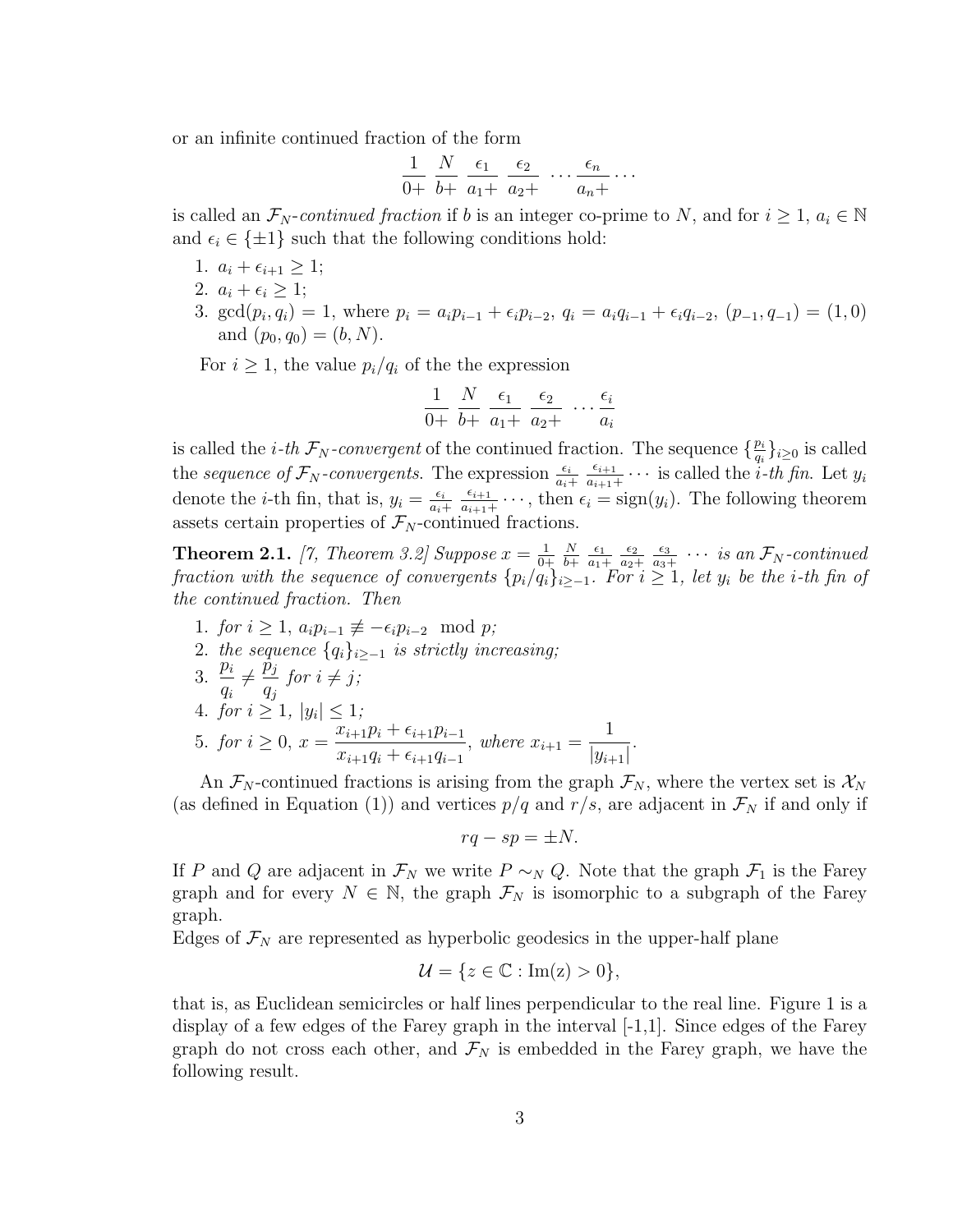

Figure 1: A few vertices and edges of the Farey graph in [-1,1]

**Proposition 2.2.** [7, Corollary 2.2] No two edges cross in  $\mathcal{F}_N$ .

Here, we recall a few definitions which will help us to show that every irrational number has a unique  $\mathcal{F}_N$ -continued fraction expansion.

**Definition 2.** Let  $x \in \mathcal{X}_N$ . Suppose  $\Theta_n \equiv \infty = P_{-1} \to P_0 \to P_1 \to \cdots \to P_{n-1} \to P_n$ , where  $x = P_n$ , is such that no vertex is repeated (i.e.,  $P_i \neq P_j$  for  $-1 \leq i \neq j \leq n$ ). Let  $Q \in \mathcal{X}_N$  such that  $Q \neq P_i$  for  $-1 \leq i \leq n$  and  $x \sim_N Q$ . If  $P_{n-1} < Q < x$  or  $x < Q < P_{n-1}$ , then the edge  $x \to Q$  is called a *direction changing edge* from x relative to  $\Theta_n$  (see Figure 2).

If  $P_{n-1} < x < Q$  or  $P_{n-1} > x > Q$ , then the edge  $x \to Q$  is called a *direction retaining edge* from x relative to  $\Theta_n$  (see Figure 3).



Figure 2: Direction changing edge  $P_n \sim_N Q$ 



Figure 3: Direction retaining edge  $P_n \sim_N Q$ 

**Definition 3.** Suppose  $n \in \mathbb{N}$ . A path from infinity to a vertex x in  $\mathcal{F}_N$  given by

$$
\Theta_n \equiv \infty = P_{-1} \to P_0 \to P_1 \to \cdots \to P_n,
$$

where  $P_i = p_i/q_i$  and  $q_i < q_{i+1}$  for  $i \geq -1$  and  $x = P_n$ , is called a well directed path if  $P_{i+1} \sim_N P_{i+2}$   $(0 \le i \le n-2)$  is direction changing relative to  $\Theta_{i+1}$  whenever  $P_{i-1} \sim_N P_{i+1}.$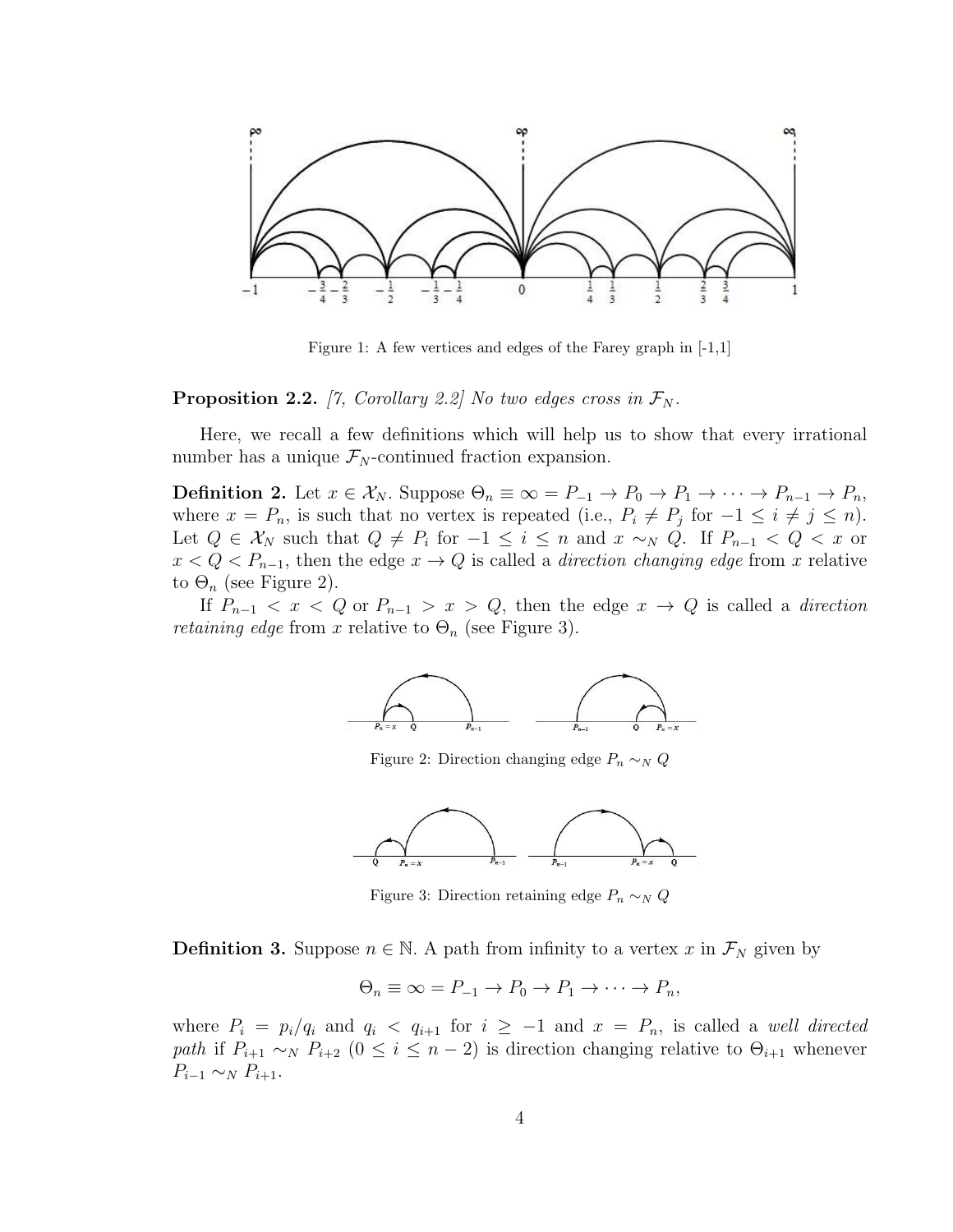**Theorem 2.3.** [7, Theorem 3.5] Let  $p^l$  be a fixed natural number, where p is a prime and  $l \in \mathbb{N}$ .

- 1. Suppose  $x \in \mathcal{X}_{p^l}$ . Then every well directed path defines a finite  $\mathcal{F}_{p^l}$ -continued fraction of x.
- 2. The value of every finite  $\mathcal{F}_{p^l}$ -continued fraction belongs to  $\mathcal{X}_{p^l}$  and the continued fraction defines a well directed path in  $\mathcal{F}_{p^l}$  from  $\infty$  to its value with the convergents as vertices in the path.
- 3. Every real number has an  $\mathcal{F}_{p^l}$ -continued fraction expansion.

### 3.  $\mathcal{F}_{p^l}$ -Continued Fractions with maximum  $+1$

**Definition 4.** Suppose  $R_1, R_2 \in \mathcal{X}_{p^l}$  are such that  $R_1 \sim_{p^l} R_2$  in  $\mathcal{F}_{p^l}$ , where  $R_i = r_i/s_i$ with  $gcd(r_i, s_i) = 1$  for  $i = 1, 2$ . Then  $R_1 \oplus R_2$  denotes a rational number  $r/s$  where  $r = r_1 + r_2$  and  $s = s_1 + s_2$  and  $R_2 \ominus R_1$  denotes a rational number  $r'/s'$  where  $r' = r_2 - r_1$ and  $s' = s_2 - s_1$ . Operations  $\oplus$  and  $\ominus$  are referred to as *Farey sum* and *Farey difference* of two rational numbers.

**Lemma 3.1.** Let  $P, Q \in \mathcal{X}_{p^l}$  be two adjacent vertices in  $\mathcal{F}_{p^l}$  and let

$$
P = P_1 \to P_2 \to \cdots \to P_{n+1} = Q
$$

be a path in  $\mathcal{F}_{p^l}$  such that  $q_i < q_{i+1}$ ,  $1 \leq i \leq n$ , where  $P_i = p_i/q_i$ ,  $\gcd(p_i, q_i) = 1$ . Then  $n \leq 2$  and if  $n = 2$ , then  $P_2 = Q \ominus P$ .

Since every element of  $\mathcal{X}_{p^l}$  has finite  $\mathcal{F}_{p^l}$ -continued fraction expansions, we have the following definition.

**Definition 5.** Suppose  $x \in \mathcal{X}_{p^l}$ . An  $\mathcal{F}_{p^l}$ -continued fraction of x not ending with  $1/1$ is said to be an  $\mathcal{F}_{p^l}$ -continued fraction with maximum  $+1$  if it has maximum number of positive partial numerators excluding  $\epsilon_1$ , the first partial numerator, among all its  $\mathcal{F}_{p^l}$ -continued fraction expansions.

An infinite  $\mathcal{F}_{p^l}$ -continued fraction

$$
\frac{1}{0+} \ \frac{p^l}{b+} \ \frac{\epsilon_1}{a_1+} \ \frac{\epsilon_2}{a_2+} \ \cdots \frac{\epsilon_n}{a_n+} \cdots
$$

is said to be an  $\mathcal{F}_{p^l}$ -continued fraction with maximum +1 if

$$
\frac{1}{0+} \ \frac{p^l}{b+} \ \frac{\epsilon_1}{a_1+} \ \frac{\epsilon_2}{a_2+} \ \cdots \frac{\epsilon_i}{a_i}
$$

is an  $\mathcal{F}_{p^l}$ -continued fraction with maximum +1 of the *i*-th convergent unless  $(\epsilon_i, a_i)$  =  $(1, 1).$ 

**Definition 6.** The path associated to an  $\mathcal{X}_{p^l}$ -continued fraction with maximum  $+1$  is called a well directed path with maximum direction changing edges.

In the following subsections, we discuss uniqueness of  $\mathcal{F}_{p^l}$ -continued fractions with  $maximum +1$ .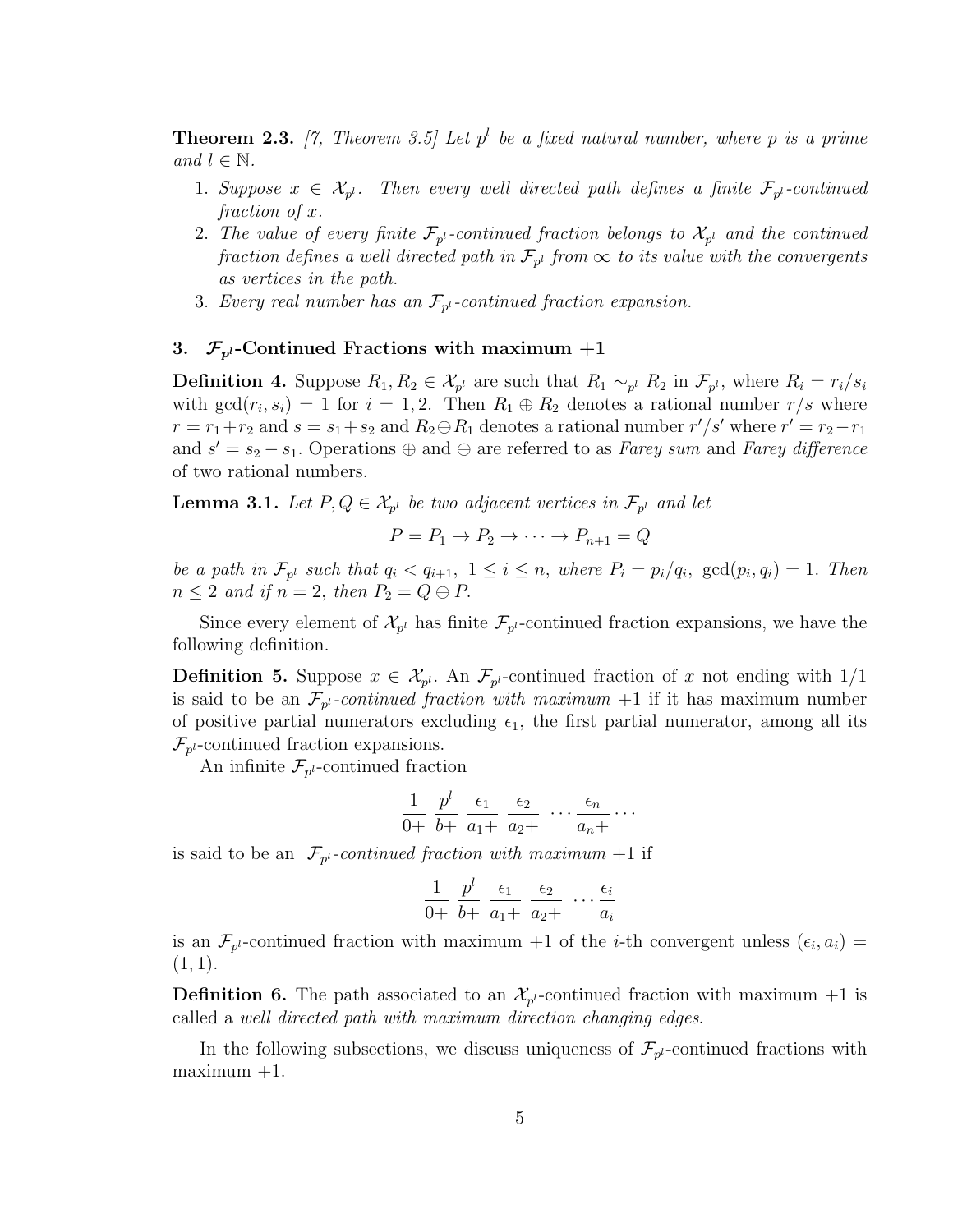3.1. Uniqueness of  $\mathcal{F}_{p^l}$ -Continued Fractions for  $x \in \mathcal{X}_{p^l}$  or  $x \in \mathbb{R} \setminus \mathbb{Q}$ 

Suppose P and R are adjacent vertices in  $\mathcal{F}_{p^l}$ . Then for  $k \geq 1$ ,  $P \oplus \cdots \oplus P$  $\overbrace{k \text{-times}}$  $\oplus R$  is a rational number of the form  $\frac{k u + r}{k v + s}$ , where  $P = u/v$  and  $R = r/s$  with  $gcd(u, v) = 1$  $gcd(r, s)$ . For  $k \geq 2$ , we denote it by  $(\bigoplus_k P) \oplus R$ .

**Lemma 3.2.** Suppose  $P, R \in \mathcal{X}_{p^l}$  are adjacent in  $\mathcal{F}_{p^l}$ . Then there exists a natural number  $k < p$  such that  $(\bigoplus_k P) \oplus R \notin \mathcal{X}_{p^l}$ .

*Proof.* Let  $P = u/v$  and  $R = r/s$  be in  $\mathcal{X}_{p^l}$ , where  $gcd(u, p) = 1 = gcd(r, p)$ . Suppose  $\bar{x}$ is the congruence class of  $x$  modulo  $p$ . Then

$$
\{\overline{r},\overline{u+r},\overline{2u+r},\ldots,\overline{(p-1)u+r}\}=\{\overline{0},\overline{1},\ldots,\overline{p-1}\}.
$$

Hence, there is a positive integer  $k < p$  such that  $\overline{k u + r} = \overline{0}$  and the result follows.  $\Box$ 

**Proposition 3.3.** Let  $x \in \mathcal{X}_{p^l}$ . If  $x = \lfloor p^l x \rfloor / p^l \oplus (\lfloor p^l x \rfloor + 1) / p^l$ , where  $\gcd(\lfloor p^l x \rfloor, p) =$  $1 = \gcd(\lfloor p^l x \rfloor + 1, p)$ . Then  $\mathcal{F}_{p^l}$ -continued fraction expansion of x with maximum +1 is not unique.

*Proof.* Let  $p_i/q_i$  be a sequence of  $\mathcal{F}_{p^l}$ -convergents of a real number. Then  $q_i < q_{i+1}$ .  $p^l$ Therefore, the only possible choices of  $\mathcal{F}_{p^l}$ -continued fractions of x are  $\frac{1}{0+1}$  $+1$  $\frac{1}{2}$  and  $|p^l x| +$  $p^l$ 1 −1  $\frac{1}{2}$ , which  $\mathcal{F}_{p^l}$ -continued fractions with maximum +1.  $\Box$  $^{0+}$  $\overline{(|p^l x|+1)+}$ 

If  $x \in \mathbb{R} \setminus \mathbb{Q}$  or  $x \in \mathcal{X}_{p^l}$ . Let  $P_0 = a/p^l$  and  $Q_0 = (a+1)/p^l$  be vertices in  $\mathcal{F}_{p^l}$  such that  $P_0 < x < P_0 \oplus Q_0$ . Then there is a well directed path from  $\infty$  to x via  $P_0$  (by Lemma [7, Lemma 4.1 ]. In fact, we have the following:

**Lemma 3.4.** Suppose  $x \in \mathbb{R} \setminus \mathbb{Q}$  or  $x \in \mathcal{X}_{p^l}$ . Let  $P_0 = a/p^l$  and  $Q_0 = (a+1)/p^l$  be vertices in  $\mathcal{F}_{p^l}$  such that  $P_0 < x < P_0 \oplus Q_0$ . Then there is a unique well directed path from  $\infty$  to x via  $P_0$  having maximum direction changing edges.

*Proof.* Suppose  $x \in \mathbb{R}$  and  $x \notin \mathbb{Q} \setminus \mathcal{X}_{p^l}$  and there are two well directed paths from  $\infty$ to x with maximum direction changing edges via  $P_0$ . Let  $\{P_i\}_{i\geq 0}$  and  $\{P_i'\}_{i\geq 0}$  be the corresponding sequences of vertices, respectively. Now suppose  $P_i = P'_i$ ,  $0 \le i \le k - 1$ , and  $P_k \neq P'_k$ . Without loss of generality, we may assume that  $P_{k-1} < P_k < P'_k$  so that  $P_{k-1} < P_k \le P_{k-1} \oplus P'_k < P'_k$ . First, we claim that  $x \ne P_{k-1} \oplus P'_k$ . If  $P_{k-1} \oplus P'_k \notin \mathcal{X}_{p^l}$ , then  $x \neq P_{k-1} \oplus P'_k$  as  $x \notin \mathbb{Q} \setminus \mathcal{X}_{p^l}$ . If  $P_{k-1} \oplus P'_k \in \mathcal{X}_{p^l}$  and  $x = P_{k-1} \oplus P'_k$ , then

$$
\infty \to P_0 \to \cdots \to P_{k-1} \to x
$$

is the only path with maximal direction changing edges. This contradicts our assumption. Now we claim that  $P_k = P_{k-1} \oplus P'_k$ . Suppose  $P_k \neq P_{k-1} \oplus P'_k$ . If  $P_k < x < P_{k-1} \oplus P'_k$ , then any path through  $P'_k$  in the direction of x is not well directed. Similarly, if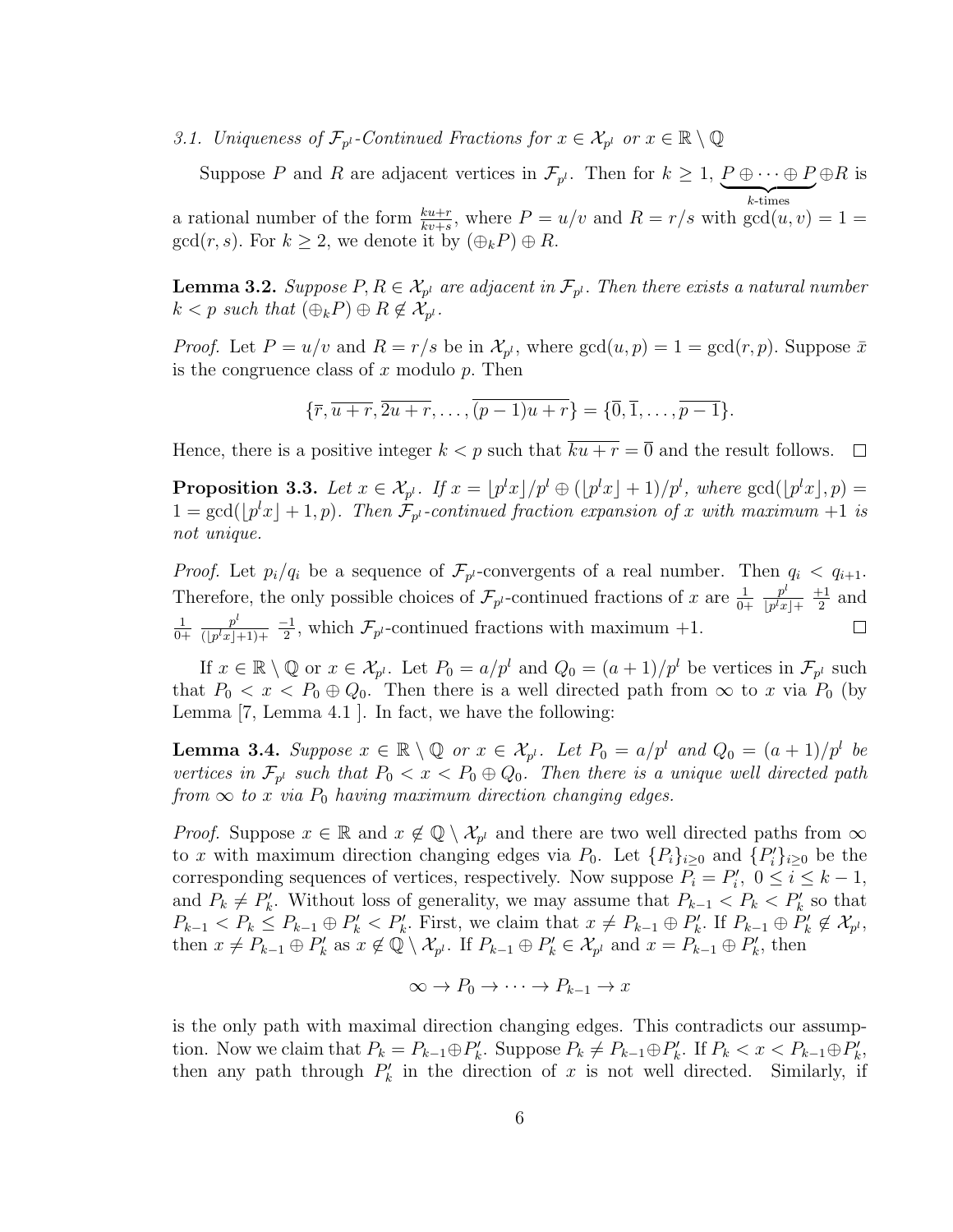$P_{k-1} \oplus P'_k < x < P'_k$ , then there is no well directed path to x through  $P_k$ . Thus,  $P_k = P_{k-1} \oplus P'_k$ . Now, observe that the following path

$$
\infty \to P'_0 \to \cdots \to P'_{k-1} \to P'_k \to P_k \to P_{k+1} \to \cdots \to x,\tag{2}
$$

where  $P_k = P_{k-1} \oplus P'_k$ , is a path from  $\infty$  to x having two additional direction changing edges and hence, not well directed. Therefore,  $P_{k+1} = P_k \oplus P'_k = \bigoplus_2 P_{k-1} \oplus P'_k$  and  $P_{k+2}$ is direction retaining with respect to the path

$$
\infty \to P'_0 \to \cdots P'_{k-1} \to P'_k \to P_k \to P_{k+1}.
$$

Now consider the path

$$
\infty \to P'_0 \to \cdots P'_{k-1} \to P'_k \to P_{k+1} = (\oplus_2 P_{k-1} \oplus P'_k) \to P_{k+2} \to \cdots \to x \tag{3}
$$

having two additional direction changing edges. Again, the path is not well directed so that  $P_{k+2} = \bigoplus_{3} P_{k-1} \oplus P'_{k}$ . By repeating this argument, we get  $P_{k+i-1} = \bigoplus_{i} P_{k-1} \oplus P'_{k}$ for  $1 \leq i \leq p-1$  which contradicts Lemma 3.2.  $\Box$ 

**Remark 1.** Suppose  $P_0 = a/p^l$ ,  $P'_0 = (a+1)/p^l \in \mathcal{X}_{p^l}$  and  $x \in \mathbb{R}$  are such that  $P_0 <$  $x < P_0 \oplus P'_0$ . Let  $P_0 \sim_{p^l} P$  and  $P_0 \sim_{p^l} P'$  be two consecutive edges emanating from  $P_0$ such that  $P' < x < P$ . Then the following statements are easy to observe:

- 1. For some positive integer k,  $P = (\bigoplus_k P_0) \oplus P'_0$  and there is a well directed path from  $\infty$  to x through  $P'_0$  if and only if for each  $i, 1 \le i \le k$ ,  $(\bigoplus_i P_0) \oplus P'_0 \in \mathcal{X}_{p^l}$ .
- 2. If there is a well directed path from  $\infty$  to x through  $P'_0$  then the path is via P.

**Proposition 3.5.** Suppose  $P_0 = a/p^l$ ,  $P'_0 = (a+1)/p^l \in \mathcal{X}_{p^l}$  and  $x \in \mathbb{R}$  are such that  $P_0 < x < P'_0$ . Then the well directed path from  $\infty$  to x with maximum direction changing edges is via  $P_0$  if and only if  $P_0 < x < P_0 \oplus P'_0$ .

*Proof.* Let  $P_0 < x < P_0 \oplus P'_0$ . By Lemma 3.4, there is a unique well directed path from  $\infty$  to x via  $P_0$  with maximum direction changing edges, and assume that the path is given by

$$
\Theta \equiv \infty \to P_0 \to P_1 \to P_2 \to \cdots \to x. \tag{4}
$$

Let k be the number of direction changing edges in this path excluding  $P_0 \sim_{p^l} P_1$ . Now suppose there is a well directed path from  $\infty$  to x via  $P'_0$ . By Remark 1, the path via  $P'_0$  is through  $P_1$  and  $P_0 < x < P_1$  so that

$$
\Theta' \equiv \infty \to P'_0 \to \cdots \to P'_r \to P_1 \to P_2 \to \cdots \to x \tag{5}
$$

is a well directed path with maximum direction changing edges through  $P'_0$ . Since  $P_0$  <  $x < P_1 < P_0 \oplus P'_0$  the edge  $P_1 \rightarrow P_2$  is direction changing relative to  $\Theta_1$  in path (4) and the edge  $P_1 \rightarrow P_2$  is direction retaining relative to  $\Theta'_{r+1}$  in path (5). Further, note that the edge  $P'_i \to P'_{i+1}$  in the path (5) is direction retaining relative to  $\Theta'_i$  for  $0 \leq i \leq r$ . Thus, the path (5) has  $k-1$  direction changing edges, which is a contradiction. So a well directed path from  $\infty$  to x with maximum direction changing edges is only via  $P_0$ .  $\Box$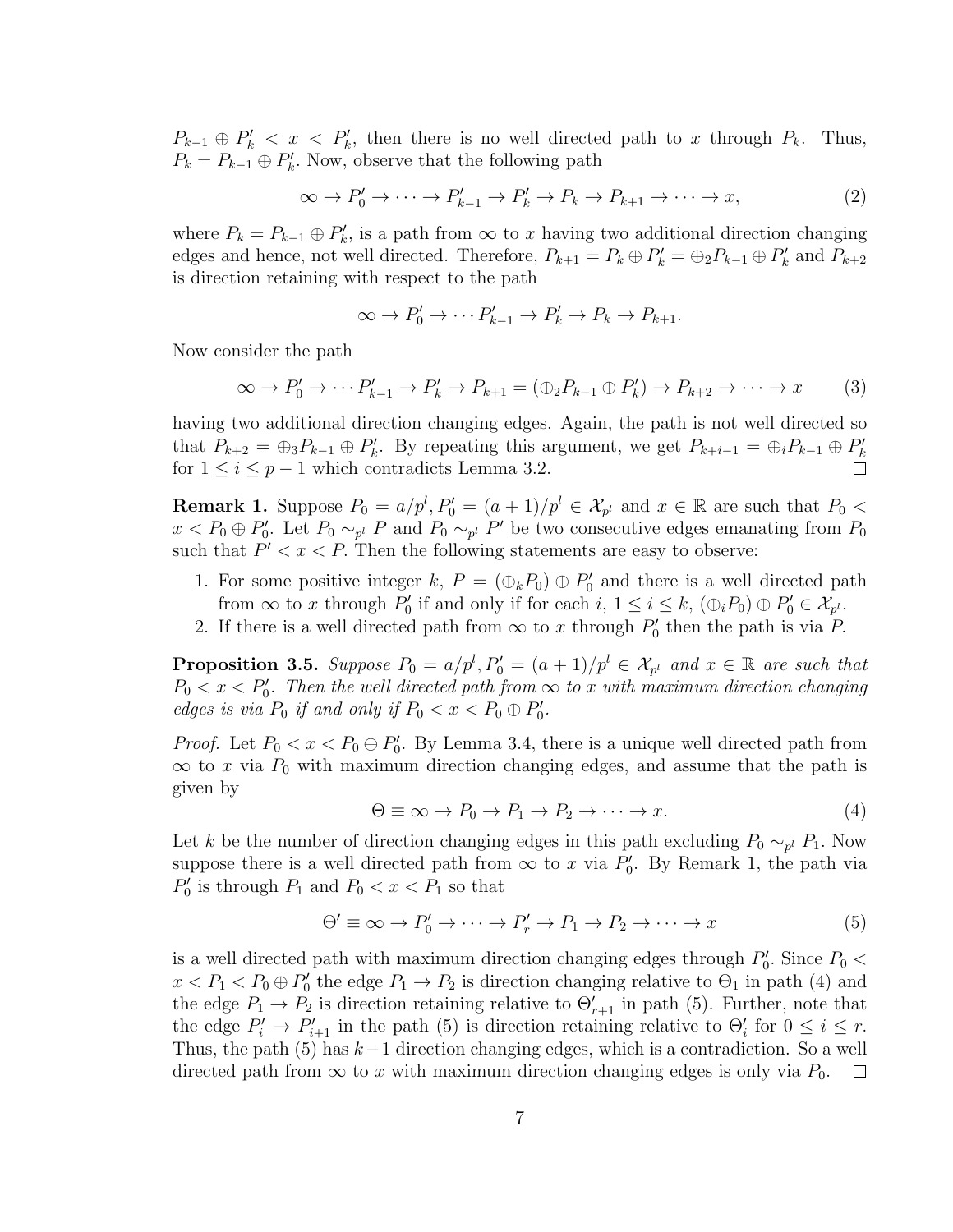We summarize Lemma 3.4, Remark 1 and Proposition 3.3 and 3.5 in the following theorem.

**Theorem 3.6.** Suppose  $x \in \mathbb{R} \setminus \mathbb{Q}$  or  $x \in \mathcal{X}_{p^l}$  such that  $x \neq \lfloor p^l x \rfloor / p^l \oplus (\lfloor p^l x \rfloor + 1) / p^l$   $x \notin \mathbb{Q}$  $\mathbb{Q}\setminus \mathcal{X}_{p^l}$ . Then there is a unique well directed path with maximum direction changing edges from  $\infty$  to x. Consequently, an  $\mathcal{F}_{p^l}$ -continued fraction expansion of x with maximum  $+1$  is unique.

**Theorem 3.7.** Suppose  $x \in \mathbb{R}$ . The well directed path  $\infty \to P_0 \to P_1 \to \cdots \to P_n \to$  $\cdots \rightarrow x$  in  $\mathcal{F}_{p^l}$  with maximum direction changing edges can be obtained by the following steps:

- 1.  $P_0 \sim_{p^l} \infty$  is chosen so that  $|P_0 x|$  is the least possible.
- 2. For  $i \geq 1$ , if  $P, P' \in \mathcal{X}_{p^l}$  are such that  $P_{i-1} \sim_{p^l} P, P_{i-1} \sim_{p^l} P', P \sim_{p^l} P'$  and  $P_{i-1} < P' < x < P$ . Then  $P_i = P$ .

Now we utilize the algorithm given in Theorem 3.7 for finding an  $\mathcal{F}_{p^l}$ -continued fraction of  $x \in \mathbb{R}$  with maximum  $+1$ .

**Corollary 3.8.** Given any  $x \in \mathbb{R}$ , an  $\mathcal{F}_{p^l}$ -continued fraction expansion

$$
\frac{1}{0+} \ \frac{p^l}{b+} \ \frac{\epsilon_1}{a_1+} \ \frac{\epsilon_2}{a_2+} \ \cdots \ \frac{\epsilon_n}{a_n} \ \cdots
$$

of x with maximum  $+1$  is obtained as follows:

$$
b = \begin{cases} [p^l x], & \text{if } ([p^l x] + 1, p) \neq 1 \\ [p^l x] + 1, & \text{if } ([p^l x], p) \neq 1 \\ [p^l x], & \text{if } ([p^l x], p) = 1 = ([p^l x] + 1, p) \text{ and } x < \frac{[p^l x]}{p^l} \oplus \frac{[p^l x] + 1}{p^l} \\ [p^l x] + 1, & \text{if } ([p^l x], p) = 1 = ([p^l x] + 1, p) \text{ and } x > \frac{[p^l x]}{p^l} \oplus \frac{[p^l x] + 1}{p^l}. \end{cases}
$$
\n
$$
Set \ y_1 = p^l x - b,
$$

1.  $\epsilon_i = \text{sign}(y_i);$ 

2. (a) Suppose  $1/|y_i| \in \mathbb{N}$  then

$$
a_i = \begin{cases} \frac{1}{|y_i|} - 1, & \text{if } \frac{1}{|y_i|} - 1 \not\equiv -\epsilon_i p_{i-2} p_{i-1}^{-1} \mod p \\ 1/|y_i|, & \text{otherwise.} \end{cases}
$$

(b) Suppose  $1/|y_i| \notin \mathbb{N}$  then

$$
a_{i} = \begin{cases} \lfloor \left(\frac{1}{|y_{i}|}\right) \rfloor, & \text{if } \lfloor \left(\frac{1}{|y_{i}|}\right) \rfloor \not\equiv -\epsilon_{i} p_{i-2} p_{i-1}^{-1} \mod p \\ \lfloor \left(\frac{1}{|y_{i}|}+1\right) \rfloor, & \text{otherwise.} \end{cases}
$$

3.  $y_{i+1} = \frac{1}{|y_i|} - a_i$ .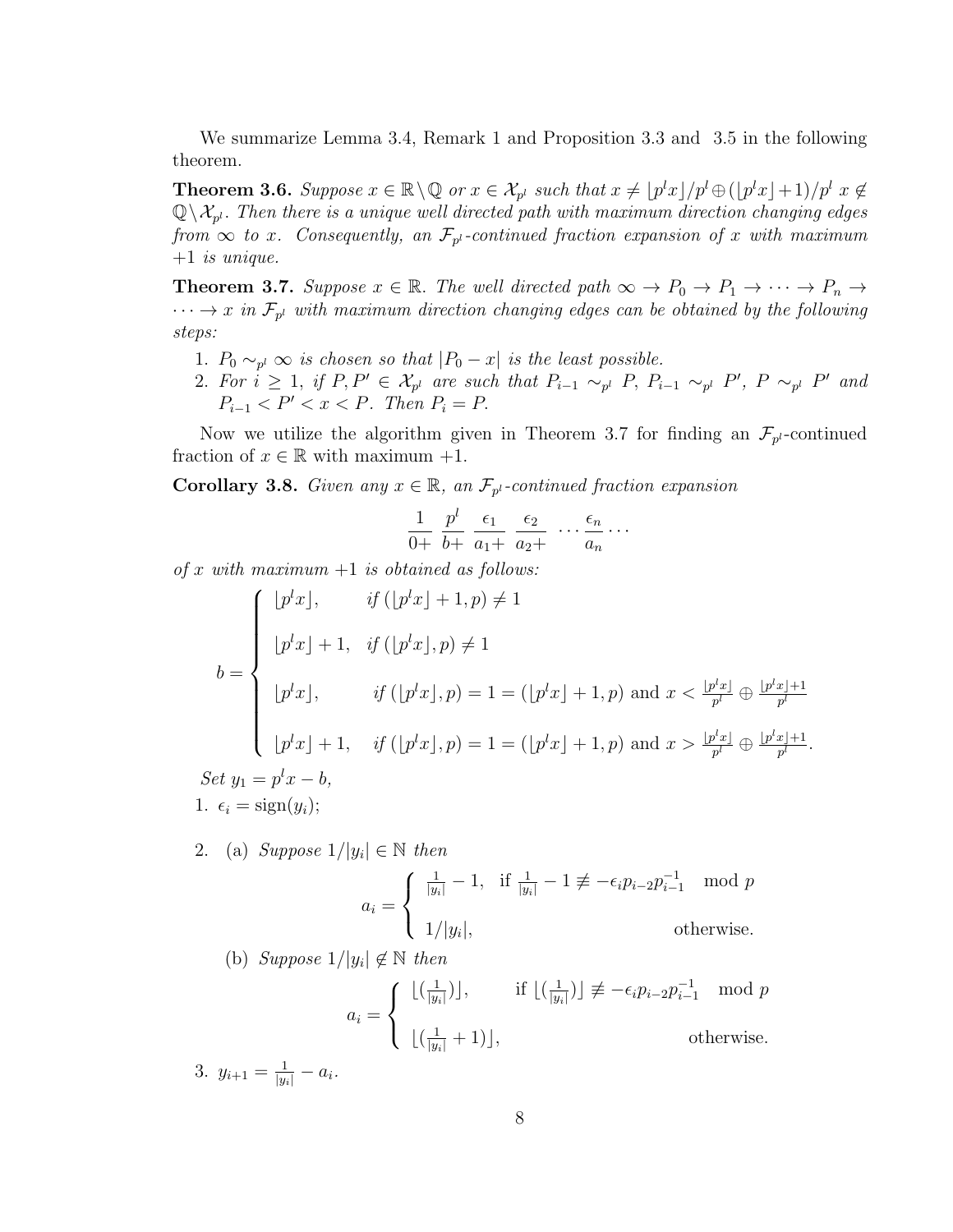3.2. Non-uniqueness of  $\mathcal{F}_{p^l}$ -Continued fraction of  $x \in \mathbb{Q} \setminus \mathcal{X}_{p^l}$ 

In this subsection, we show that an  $\mathcal{F}_{p^l}$ -continued fraction expansion with maximum +1 of an element of  $\mathbb{Q}\setminus\mathcal{X}_{p^l}$  is not unique. In fact, there are exactly two such expansions.

Observe that  $x \in \mathbb{Z}$  if and only if  $x = \frac{p^l |x| + 1}{p^l}$  $\frac{x+1}{p^l} \oplus \frac{p^l \lfloor x \rfloor - 1}{p^l}$  $\frac{x_j-1}{p^l}$ . For  $0 \leq k \leq l-1$ , set

$$
\frac{1}{p^k}\dot{\mathbb{Z}} = \{a/p^k : a \in \mathbb{Z} \text{ and } \gcd(a, p) = 1\}.
$$

For  $0 \leq k \leq l-1$ ,  $x = a/p^k \in \frac{1}{p^l}$  $\frac{1}{p^k}\mathbb{Z}$  if and only if  $x = p^{l-k}a/p^l = \frac{p^{l-k}a+1}{p^l}$  $\frac{k_{a+1}}{p^l}\oplus\frac{p^{l-k}a-1}{p^l}$  $\frac{a-1}{p^l}$ .

We adopt  $\frac{1}{p^k}\mathbb{Z}$  as a notation for the set  $\{a/p^k : a \in \mathbb{Z} \text{ and } \gcd(a,p) = 1\}$  to differentiate it from  $\frac{1}{p^k}\mathbb{Z} = \{a/p^k : a \in \mathbb{Z}\}$ . Here we record a lemma to generalize the above observations for each rational number which is not in  $\mathcal{X}_{p^l}$ .

**Lemma 3.9.** Let  $a/b$  and  $c/d$  be adjacent vertices in the Farey graph with  $0 < d < b$ . Suppose a reduced rational  $x/y$  is adjacent to  $a/b$  with  $0 < y < b$  then either  $x/y = c/d$ or  $x/y = (a - c)/(b - d)$ .

**Lemma 3.10.** Suppose  $x = r/(p^k s) \in \mathbb{Q} \setminus \mathcal{X}_{p^l}$  with  $p \nmid s$ ,  $gcd(r, p^k s) = 1$  and  $0 \leq$  $k < l$ . Then there exists a unique pair of vertices  $R_1, R_2 \in \mathcal{X}_{p^l}$  such that  $R_1 \sim_{p^l} R_2$ , and  $r/(p^ks) = R_1 \oplus R_2$ , where  $R_i = r_i/(p^l s_i)$  with  $gcd(r_i, p^l s_i) = 1$  for  $i = 1, 2$  and  $0 < s_1 \leq s_2$ .

Proof. It is enough to show that the following system has a solution

$$
r_1 + r_2 = p^{l-k}r
$$
  

$$
s_1 + s_2 = s
$$

such that  $r_1s_2 - r_2s_1 = \pm 1$ . Since  $gcd(p^{l-k}r, s) = 1$ , there exist integers  $t, m$ , with  $0 < m < s$  so that  $mp^{l-k}r - ts = \pm 1$ . If  $m \leq s - m$ , then set  $r_1 = t$  and  $s_1 = m$ , else set  $r_1 = p^{l-k}r - t$  and  $s_1 = s - m$ . The uniqueness follows from Lemma 3.9 and the fact that  $\mathcal{F}_{p^l}$  is a subgraph of the Farey graph.  $\Box$ 

**Notation 3.11.** For  $x \in \mathbb{Q} \setminus \mathcal{X}_{p^l}$ , we will continue to use the notation  $R_1, R_2$  with the properties stated in Lemma 3.10. Let  $N_x \in \mathbb{N} \cup \{0\}$  be such that the distance of  $R_1$ from  $\infty$  along the well directed path with maximum direction changing edges is  $N_x + 1$ .

By putting  $s = 2$  in Lemma 3.10, we get the following corollary:

**Corollary 3.12.** Let  $p > 2$  be a prime and  $\frac{1}{2p^k}\mathbb{Z} = \{a/(2p^k) : a \in \mathbb{Z} \text{ and } \gcd(a, 2p) = 1\}$ where  $0 \leq k \leq l$ . Suppose  $x \in \frac{1}{2n}$  $\frac{1}{2p^k}\mathbb{Z}$ , then there exists a unique integer t such that  $x = t/p^l \oplus (t+1)/p^l$ .

Now set

$$
\mathcal{B}_{p^{l}} = \begin{cases} \bigcup_{k=0}^{l-1} \frac{1}{2^{k}} \mathbb{Z}, & \text{if } p = 2 \\ \bigcup_{k=0}^{l-1} \left( \frac{1}{p^{k}} \mathbb{Z} \cup \frac{1}{2p^{k}} \mathbb{Z} \right), & \text{if } p \neq 2. \end{cases}
$$
(6)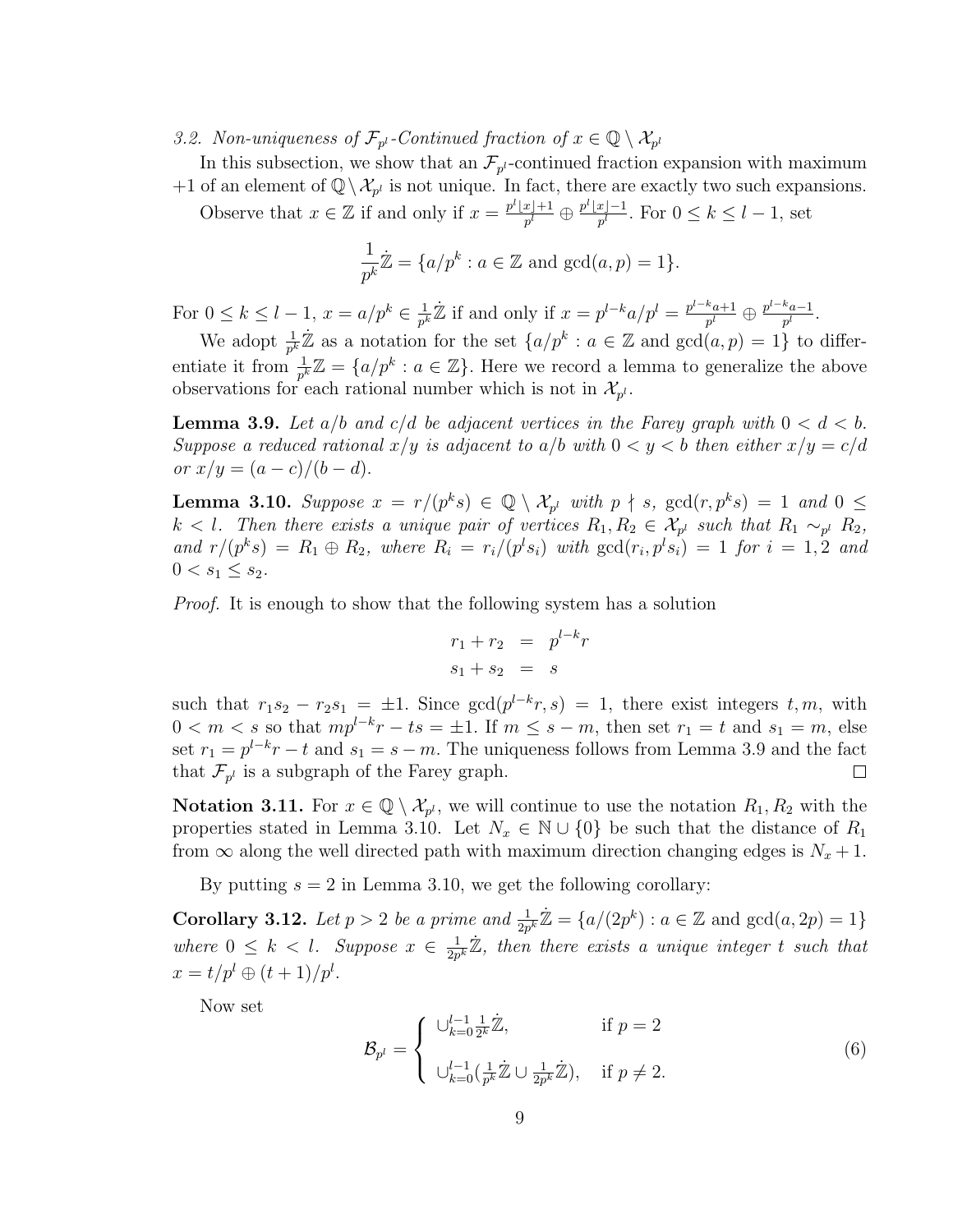Corollary 3.13. If  $x \in \mathcal{B}_{p^l}$ , then  $N_x = 0$ .

**Proposition 3.14.** For  $0 \le k \le l-1$ , suppose  $x = r/(p^k s) \in \mathbb{Q} \setminus \mathcal{X}_{p^l}$  and  $x = R_1 \oplus R_2$ . Let  $\infty \to P_0 \to P_1 \to \cdots \to P_{N_x-1} \to P_{N_x} = R_1$  be the well directed path from  $\infty$  to  $R_1$ with maximum direction changing edges, then the well directed path from  $\infty$  to  $R_2$  with maximum direction changing edges is

$$
\infty \to P_0 \to P_1 \to \cdots \to P_{N_x-1} \to P_{N_x} = R_1 \to R_2.
$$

Further, the path from  $\infty$  to  $R_2$  extends to a well directed path from  $\infty$  to x.

**Remark 2.** We have seen that  $x \in \mathbb{R}$  has a finite  $\mathcal{F}_{p^l}$ -continued fraction if and only if  $x \in \mathcal{X}_{p^l}$ . Suppose  $x \in \mathbb{Q} \setminus \mathcal{X}_{p^l}$  so that its  $\mathcal{F}_{p^l}$ -continued fraction is infinite. The value of the infinite continued fraction  $\frac{1}{2+1}$ −1 2+  $\frac{-1}{2+}$  · · · is 1. Here, we write two infinite  $\mathcal{F}_{p^l}$ continued fraction expansions of  $x \in \mathbb{Q} \setminus \mathcal{X}_{p^l}$ . Suppose  $x \notin \mathcal{B}_{p^l}$ . Then  $N_x > 0$  and the  $\mathcal{F}_{p^l}$ -continued fractions with maximum +1 of  $R_1$  and  $R_2$  are given by

$$
R_1 = \frac{1}{0+} \frac{p^l}{b+} \frac{\epsilon_1}{a_1+} \frac{\epsilon_2}{a_2+} \cdots \frac{\epsilon_{N_x}}{a_{N_x}} \text{ and } R_2 = \frac{1}{0+} \frac{p^l}{b+} \frac{\epsilon_1}{a_1+} \frac{\epsilon_2}{a_2+} \cdots \frac{\epsilon_{N_x}}{a_{N_x+}} \frac{\epsilon_{N_x+1}}{a_{N_x+1}},
$$

so that the following expressions are  $\mathcal{F}_{p^l}$ -continued fractions of x

$$
\frac{1}{0+} \frac{p^l}{b+} \frac{\epsilon_1}{a_1+} \frac{\epsilon_2}{a_2+} \frac{\epsilon_3}{a_3+} \cdots \frac{\epsilon_{N_x}}{a_{N_x+}} \frac{\epsilon_{N_x+1}}{a_{N_x+1}+y_{N_x+2}},
$$
(7a)

$$
\frac{1}{0+} \frac{p^l}{b+} \frac{\epsilon_1}{a_1+} \frac{\epsilon_2}{a_2+} \cdots \frac{\epsilon_{N_x}}{a_{N_x+}} \frac{\epsilon_{N_x+1}}{(a_{N_x+1}+2) - y_{N_x+2}},
$$
\n(7b)

where  $y_{N_x+2} = \frac{1}{2}$ 2+ −1 2+  $\frac{-1}{2+} \cdots$ . Suppose  $x \in \frac{1}{p^i}$  $\frac{1}{p^i}\dot{\mathbb{Z}}$  for some  $0 \leq i < l$ , then

$$
x = \frac{1}{0+} \frac{p^l}{(\lfloor p^l x \rfloor - 1) + y};
$$
\n(8a)

$$
x = \frac{1}{0+} \frac{p^l}{(\lfloor p^l x \rfloor + 1) - y},
$$
\n(8b)

where  $y=\frac{1}{2}$ 2+ −1 2+  $\frac{-1}{2+} \cdots$ . Similarly, if  $x \in \frac{1}{2p}$  $\frac{1}{2p^i}\mathbb{Z}$  for some  $0 \leq i < l$  with  $p \neq 2$ , then

$$
x = \frac{1}{0+} \frac{p^l}{\lfloor p^l x \rfloor +} \frac{1}{3-y};
$$
\n(9a)

$$
x = \frac{1}{0+} \frac{p^l}{(\lfloor p^l x \rfloor + 1) +} \frac{-1}{3-y},\tag{9b}
$$

where  $y=\frac{1}{2}$ 2+  $-1$ 2+  $\frac{-1}{2+} \cdots$ .

Using the fact that edges do not cross in  $\mathcal{F}_{p^l}$ , one can observe the following result.

**Proposition 3.15.** Every  $x \in \mathbb{Q} \setminus \mathcal{X}_{p^l}$  has exactly two  $\mathcal{F}_{p^l}$ -continued fraction expansions of x with maximum  $+1$ .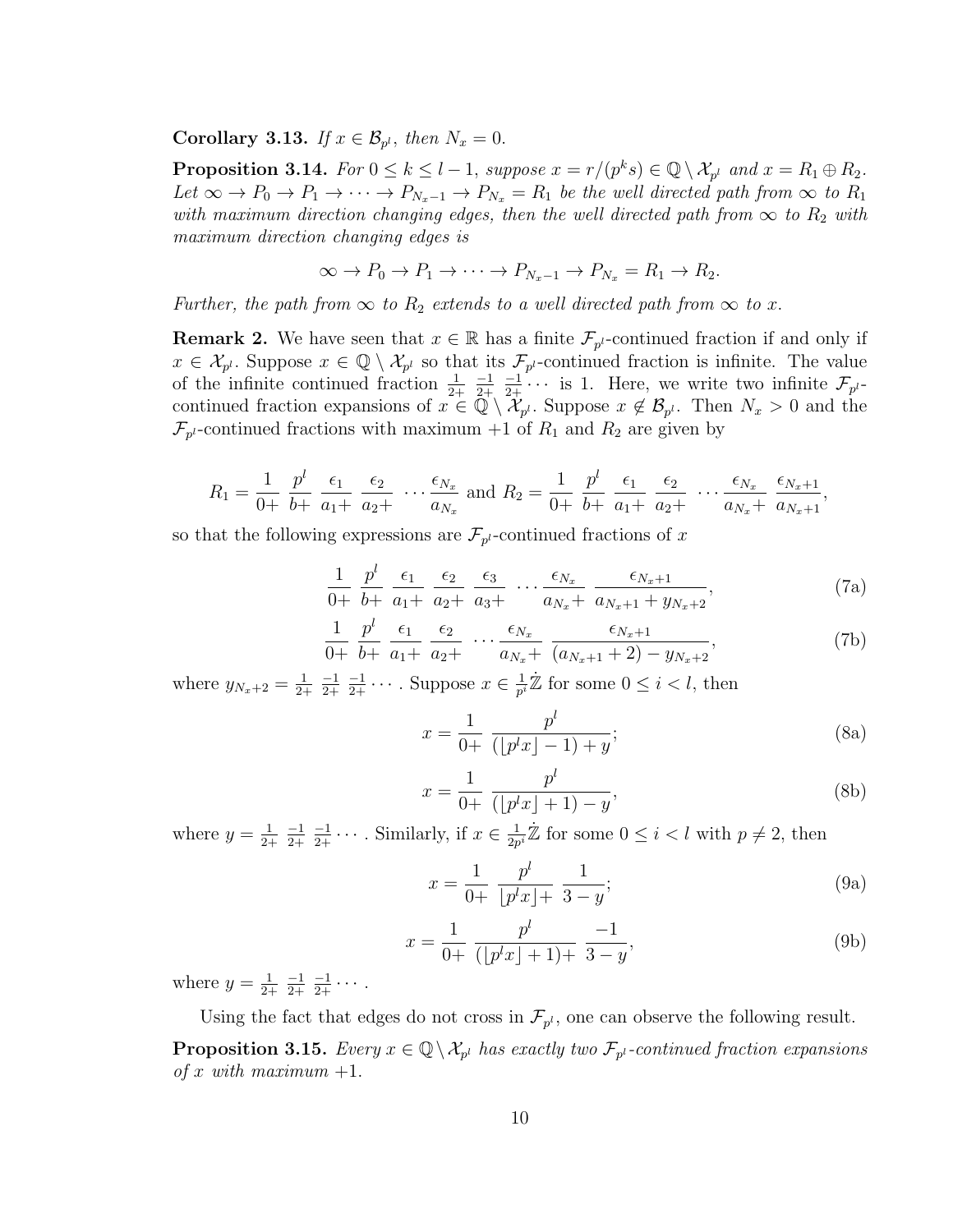#### 4. Best Approximations and Convergents

Suppose x is a real number. A reduced rational number  $u/v$  is a best rational approximation of x if  $|vx - u| < |v'x - u'|$  for every  $u'/v' \neq u/v$  with  $0 < v' \leq v$ . Best rational approximations of a real number are described by the convergents of the regular continued fraction. Here, we introduce best  $\mathcal{X}_{p^l}$ -approximations of a real number.

**Definition 7.** A rational number  $u/v \in \mathcal{X}_{p^l}$  is called a *best*  $\mathcal{X}_{p^l}$ -approximation of  $x \in \mathbb{R}$ , if for every  $u'/v' \in \mathcal{X}_{p^l}$  different from  $u/v$  with  $0 < v' \leq v$ , we have  $|vx - u| < |v'x - u'|$ .

Lemma 4.1. Let  $\{\frac{p_i}{q_i}\}$  $\{e_{i}\}_{i\geq0}$  be a sequence of  $\mathcal{F}_{p^l}$ -convergents of  $x\in\mathbb{R}$ . If  $u/v\in\mathcal{X}_{p^l}$ , then there exists a unique solution  $(\alpha, \beta) \in \mathbb{Z} \times \mathbb{Z}$  of the following system of equations

$$
\begin{pmatrix} u \\ v \end{pmatrix} = \alpha \begin{pmatrix} p_{n+1} \\ q_{n+1} \end{pmatrix} + \beta \begin{pmatrix} p_n \\ q_n \end{pmatrix}.
$$
 (10)

*Proof.* Since the determinant of the coefficient matrix of Eqs.(10) is  $\pm p^l \neq 0$  and the system has a unique solution. In fact,  $\alpha = \pm (uq_n - vp_n)/p^l$  and  $\beta = \pm (vp_{n+1} - uq_{n+1})/p^l$ . Note that  $p^l$  divides  $v, q_n$  and  $q_{n+1}$  so that  $(\alpha, \beta) \in \mathbb{Z} \times \mathbb{Z}$ .  $\Box$ 

**Proposition 4.2.** Let x and  ${p_i/q_i}_{i=0}^M$  be the sequence of its  $\mathcal{F}_{p^l}$ -convergents with maximum +1. Then  $u/v \in \mathcal{X}_{p^l}$  with  $q_{M-1} \le v < q_M$  is not its best  $\mathcal{X}_{p^l}$ -approximation.

*Proof.* By Lemma 4.1,  $u/v = (p_M - p_{M-1})/(q_M - q_{M-1})$  (since  $v > 0$ , ). Thus,  $|vx - u|$  $p^{\bm{l}}$  $\frac{p^i}{q_M} = |q_{M-1}x - p_{M-1}|$ . Note that  $q_{M-1} < v$ . Therefore,  $u/v$  is not a best approximation.  $\Box$ 

**Proposition 4.3.** Let  $y_i$  be the *i*-th fin of  $\mathcal{F}_{p^l}$ -continued fraction of  $x \notin \mathbb{Q} \setminus \mathcal{X}_{p^l}$  with maximum  $+1$ . Then  $|y_i| < 1$  for every  $i \geq 1$ .

*Proof.* By Theorem 2.1, for each  $i \geq 1$ ,  $|y_i| \leq 1$  and if  $|y_i| = 1$  for some  $i \geq 1$  then x is a rational number. By Corollary 3.8,  $y_{i+1} = 1/|y_i| - a_i$  so that  $a_i = 2$  for being  $\mathcal{F}_{p^{l-1}}$ continued fraction with  $+1$  which is infinite. We get a contradiction as  $x \notin \mathbb{Q} \setminus \mathcal{X}_{p'}$ .

**Corollary 4.4.** Let  $1/y_i = \pm 2$  be the *i*-th fin of the  $\mathcal{F}_{p^l}$ -continued fraction of  $x \notin \mathbb{Q} \setminus \mathcal{X}_{p^l}$ with maximum +1 for some  $i \geq 1$ . Then  $x \in \mathcal{X}_{p^l}$ .

*Proof.* By Proposition 4.3,  $y_{i+1} \neq \pm 1$  and so  $a_i = 2$ . Thus,  $y_{i+1} = 0$  and  $x \in \mathcal{X}_{p^l}$ .  $\Box$ 

**Proposition 4.5.** Suppose  $x \in \mathbb{Q} \setminus (\mathcal{X}_{p^l} \cup \mathcal{B}_{p^l})$ , where  $\mathcal{B}_{p^l}$  is given by Equation (6). If  $y_i$ is the *i*-th fin of a  $\mathcal{F}_{p^l}$ -continued fraction of x with maximum +1 and  $N_x$  is as in (7a) and (7b), then  $y_i \neq \pm 1$  and  $y_{i-1} \neq \pm 1/2$  for each  $1 \leq i \leq N_x + 1$ .

*Proof.* We can see that  $y_{N_x+1} \neq \pm 1$  in each case. Suppose  $y_i = \pm 1$  for some  $i < N_x + 1$ . Then by Theorem 3.8,  $a_i = 1$ , (with  $\epsilon_i = 1$ ) or  $a_i = 2$ . If  $a_i = 1$ , then  $y_{i+1} = 0$ which contradicts that  $x \notin \mathcal{X}_{p^l}$ . If  $a_i = 2$ , then  $y_{i+k} = -1, \forall k \geq 1$  which contradicts that  $y_{N_x+1} \neq \pm 1$ . The other part of the proposition can be proved by a similar argument.  $\Box$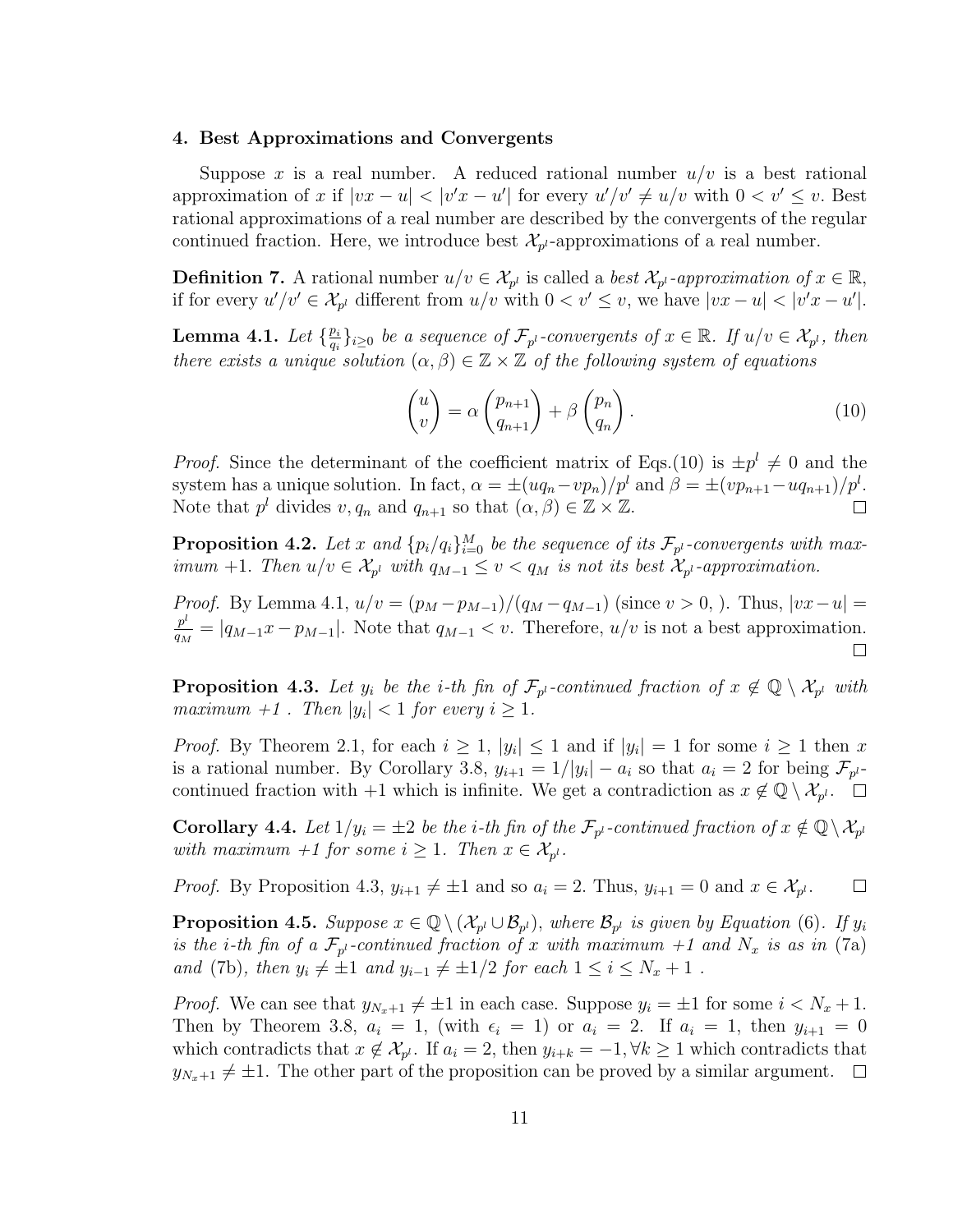**Lemma 4.6.** If  $u/v \in \mathcal{X}_{p^l}$  is a best  $\mathcal{X}_{p^l}$ -approximation of  $r/(p^l s) \in \mathcal{X}_{p^l}$ , then  $v \leq p^l s$ .

*Proof.* Suppose  $v > p^l s$ . Then  $|vx-u| \geq 0 = |p^l sx-r|$  so that we get a contradiction.

**Lemma 4.7.** Suppose  $x \in \mathbb{Q} \setminus \mathcal{X}_{p^l}$  with  $x = R_1 \oplus R_2$  as in Lemma 3.10. Let  $u/v$  be a best  $\mathcal{X}_{p^l}$ -approximation of x. Then  $v \leq p^l s_1$ , where  $R_1 = r_1/(p^l s_1)$  and  $R_2 = r_2/(p^l s_2)$ . Moreover,  $x \in \mathcal{B}_{p^l}$  has no best  $\mathcal{X}_{p^l}$ -approximation.

*Proof.* Suppose  $x = r/(p^i s) \in \mathbb{Q} \setminus \mathcal{X}_{p^l}$  with  $gcd(r, s) = 1 = gcd(r, p)$  and  $0 \le i \le l - 1$ . Suppose  $v > p<sup>l</sup>s<sub>1</sub>$ . Observe that  $p<sup>l-i</sup>r = r<sub>1</sub> + r<sub>2</sub>$  and  $p<sup>l</sup>s = p<sup>l</sup>s<sub>1</sub> + p<sup>l</sup>s<sub>2</sub>$ . Hence  $|vx - u| \ge$  $1/s = |p<sup>l</sup>s<sub>1</sub>x - r<sub>1</sub>|$  so that  $u/v$  is not a best  $\mathcal{X}_{p<sup>l</sup>}$ -approximation of x.

 $\frac{1}{p^i}\mathbb{Z}$ , the result follows by the observation:  $p^l x = p^{l-i} a \in \mathbb{Z}$  so For  $x = a/p^i \in \bigcup_{i=0}^{l-1} \frac{1}{p^i}$ that  $1 = |p^l x - (p^l x - 1)| = |p^l x - (p^l x + 1)|$ . Similarly, let  $x = a/(2p^i) \in \bigcup_{i=0}^{l-1} \frac{1}{2p^i}$  $\frac{1}{2p^i}\dot{\mathbb{Z}}$ , then  $p^l x = (2m+1)/2$  for some non zero integer m co-prime to p so that  $\lfloor p^l x \rfloor = m$ . Thus the result follows by observing that  $1/(2p^i) = |p^l x - |p^l x|| = |p^l x - (|p^l x| + 1)|$ .  $\Box$ 

**Example 1.** Let  $x = 1/5$ . Then  $x = \frac{4}{25} \oplus \frac{6}{25}$  in  $\mathcal{F}_{25}$  so that  $|25x - 4| = 1 = |25x - 6|$ . Therefore,  $1/5$  has no best  $\mathcal{X}_{25}$ -approximation.

**Corollary 4.8.** Suppose  $x = r/s \in \mathbb{Q} \setminus \mathcal{X}_{p^l}$  and  $\{p_i/q_i\}$  is the sequence of convergents of one of the  $\mathcal{F}_{p^l}$ -continued fractions of x with maximum +1. Suppose  $N_x$  is as in Remark 2. Then for  $k \ge N_x$ ,  $|q_k x - p_k| = 1/s$ .

**Example 2.** Recall Example (2), the  $\mathcal{F}_5$ -continued fraction expansion of 11/40 with maximum  $+1$  is  $\frac{1}{0+}$ 5 1+ 1 2+ 1 1+ 1  $\frac{1}{2}$  and the corresponding convergents are given by

$$
\left\{\frac{1}{5}, \frac{3}{10}, \frac{4}{15}, \frac{11}{40}\right\}.
$$

In fact, this list of convergents is the complete set of best  $\mathcal{X}_5$ -approximations of 11/40.

**Example 3.** The  $\mathcal{F}_5$ -continued fraction expansion of  $1/\pi$  with maximum  $+1$  is

$$
\frac{1}{0+} \ \frac{5}{2+} \ \frac{-1}{2+} \ \frac{1}{2+} \ \frac{1}{5} \ \frac{-1}{2} \ \frac{-1}{2 + (\frac{355+113\pi}{78\pi - 245})}
$$

The first six  $\mathcal{F}_5$ -convergents are  $\left\{\frac{2}{5}\right\}$  $\frac{2}{5}$ ,  $\frac{3}{10}$ ,  $\frac{8}{25}$ ,  $\frac{43}{135}$ ,  $\frac{78}{245}$ ,  $\frac{113}{355}$ . One can verify that every element of this set is a best  $\mathcal{X}_5$ -approximation of  $1/\pi$ .

**Example 4.** The two  $\mathcal{F}_5$ -continued fraction expansions of  $7/27$  with maximum +1 are

$$
\frac{1}{0+} \ \frac{5}{1+} \ \frac{1}{3+} \ \frac{1}{2+} \ \frac{1}{1+} \ \frac{1}{3+y} \ \text{and} \ \frac{1}{0+} \ \frac{5}{1+} \ \frac{1}{3+} \ \frac{1}{2+} \ \frac{1}{1+} \ \frac{1}{1+} \ \frac{1}{2+y},
$$

where  $y = \frac{-1}{2+1}$ 2+  $-1$ 2+  $\frac{-1}{2+} \cdots$ . The corresponding convergents are

$$
\left\{\frac{1}{5}, \frac{4}{15}, \frac{9}{35}, \frac{13}{50}, \frac{48}{185}, \cdots\right\} \text{ and } \left\{\frac{1}{5}, \frac{4}{15}, \frac{9}{35}, \frac{13}{50}, \frac{22}{85}, \cdots\right\},\right
$$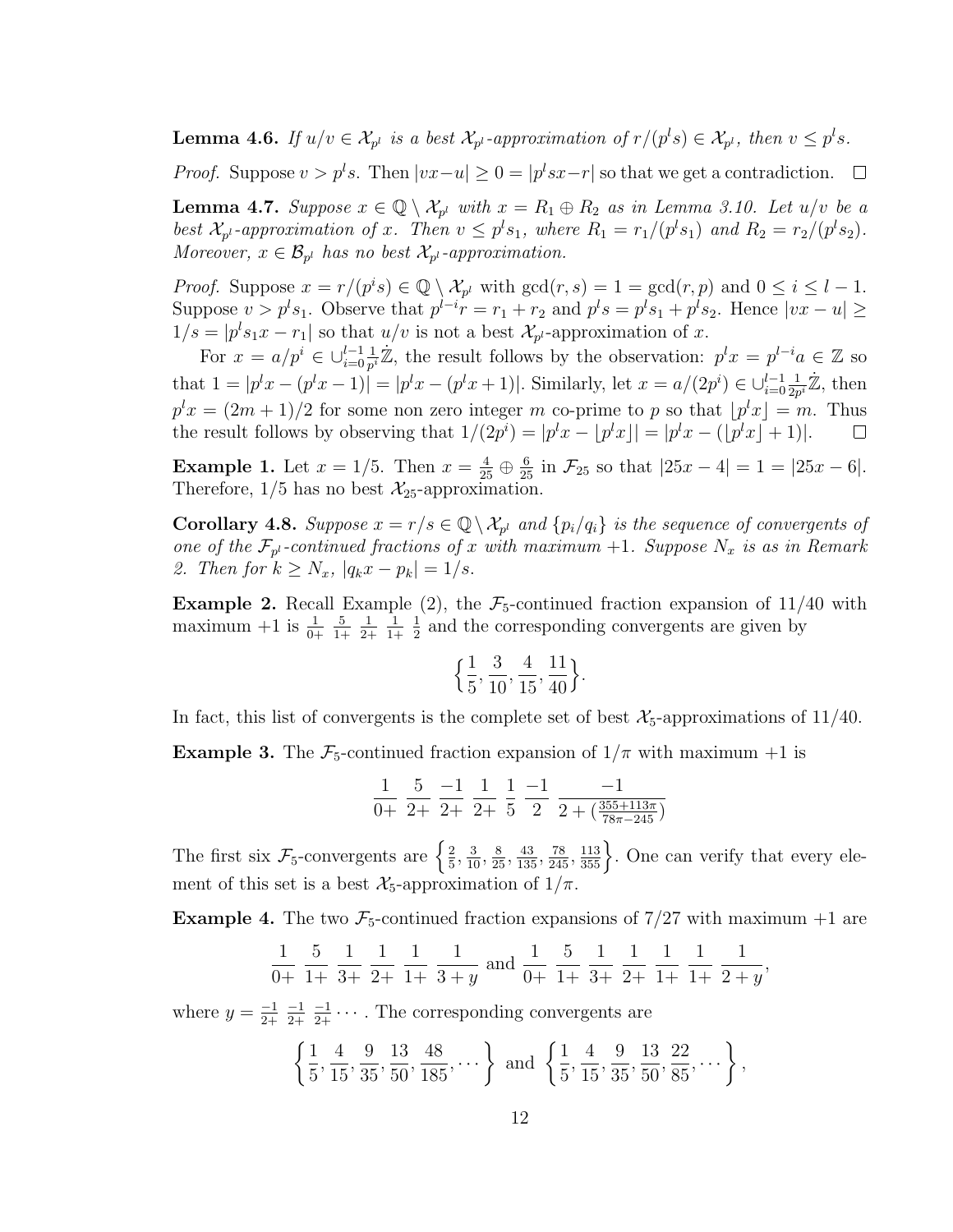respectively. Observe that  $\{1/5, 4/15, 9/35, 13/50\}$  is the set of common convergents of the two  $\mathcal{F}_5$ -continued fraction expansions of 7/27. Again, we can see that these are the only best  $\mathcal{X}_5$ -approximations of 7/27.

We have a couple of theorems relating convergents of an  $\mathcal{F}_{p^l}$ -continued fraction expansion of a real number x with maximum  $+1$  and best  $\mathcal{X}_{p^l}$ -approximations of x.

**Theorem 4.9.** Every best  $\mathcal{X}_{p^l}$ -approximation of a real number is a convergent of its  $\mathcal{F}_{p^l}$ -continued fraction with maximum +1.

*Proof.* Suppose  $x \in \mathbb{R}$ . Let  $\{P_i = \frac{p_i}{q_i}\}$  $\{q_i\}_{i\geq 0}$  be a sequence of convergents of an  $\mathcal{F}_{p^l}$ -continued fraction of x with maximum +1. Suppose  $y_i$  is the *i*-th fin of the same  $\mathcal{F}_{p^l}$ -continued fraction of x. For convenience, set  $x_i = 1/|y_i|$ . Let  $u/v \in \mathcal{X}_{p^l}$  be a best  $\mathcal{X}_{p^l}$ -approximation of x. Then for some  $n \geq 1$ ,  $q_{n-1} \leq v < q_n$ . If  $x \in \mathcal{X}_{p^l}$ , by Lemma 4.6,  $v \leq q_M$ , where  $x = p_M/q_M$ . Observe that if  $v = q_M$ , then  $u = p_M$ . If  $v \neq q_M$ , then by Proposition 4.2,  $v \le q_{M-1}$  so that  $n \le M-1$ . By Proposition 4.3,  $x_{n+1} > 1$  for  $n \le M-1$ . For  $x \notin \mathcal{X}_{p^l}$ , we note that  $x_i \neq 1 \ \forall i \geq 1$  unless  $x \in \mathbb{Q} \setminus \mathcal{X}_{p^l}$  and if  $x \in \mathbb{Q} \setminus \mathcal{X}_{p^l}$ , then by Lemma 4.7,  $N_x \geq 1$  and  $n < N_x$  so that  $x_{n+1} \neq 1$  (Proposition 4.5). Thus, we can assume that  $x_{n+1} > 1$  in each case.

Suppose  $u/v$  is not an  $\mathcal{F}_{p^l}$ -convergent of the  $\mathcal{F}_{p^l}$ -continued fraction of x with maximum +1. By Lemma 4.1,  $v = \beta q_{n-1} + \alpha q_n$ ,  $u = \beta p_{n-1} + \alpha p_n$  for  $\alpha, \beta \in \mathbb{Z}$  with  $|\beta| \ge 1$ and by Theorem 2.1,

$$
|vx - u| = \frac{p^{l}|\beta x_{n+1} - \epsilon_{n+1}\alpha|}{x_{n+1}q_n + \epsilon_{n+1}q_{n-1}}.
$$
\n(11)

Note that  $|q_n x - p_n| = \frac{p^n}{\sqrt{n}}$  $x_{n+1}q_n + \epsilon_{n+1}q_{n-1}$ . We will show that the numerator in (11) is

strictly bigger than  $p^l$  which contradicts that  $\frac{u}{v}$  is a best  $\mathcal{X}_{p^l}$ -approximation of x. **Case 1.** Suppose  $|\beta| = 1$ . Since  $v > 0$ ,  $u/v = (p_n - p_{n-1})/(q_n - q_{n-1}) = P_n \ominus P_{n-1}$ . Note that the continued fraction is with maximum  $+1$  and  $u/v$  is not a convergent implies that x lies between  $P_n$  and  $P_{n-1}$  so that  $\epsilon_{n+1} = 1$ , which gives that

$$
|\beta x_{n+1} - \epsilon_{n+1} \alpha| = |x_{n+1} + \epsilon_{n+1}| > 1.
$$

**Case 2.** Suppose  $\beta \geq 2$ . Then  $q_n \leq v = \beta q_{n-1} + \alpha q_n < q_{n+1} = \epsilon_{n+1}q_{n-1} + a_{n+1}q_n$ . Hence  $1 - \beta < \alpha \le a_{n+1} - 1$  (since  $q_{n-1} > 0$ ). Using  $|y_{n+2}| \le 1$ ,  $a_{n+1} \le x_{n+1} + 1$ , we have  $1 - \beta < \alpha \leq x_{n+1}$ . These bounds on  $\alpha$  imply  $\beta x_{n+1} - \epsilon_{n+1} \alpha > 1$ .

**Case 3.** Suppose  $\beta \leq -2$ . Then  $0 < v = \beta q_{n-1} + \alpha q_n < \epsilon_{n+1} q_{n-1} + a_{n+1} q_n$ . Hence  $1 \leq$  $\alpha \leq \epsilon_{n+1} - \beta + a_{n+1} - 1$  (since  $\frac{q_{n-1}}{q_n} < 1$ ). These bounds on  $\alpha$  imply  $\beta x_{n+1} - \epsilon_{n+1} \alpha < -1$ unless  $\epsilon_{n+1} = -1$  and  $\alpha = -\beta + a_{n+1} - 2$ .

Now, suppose  $\epsilon_{n+1} = -1$  and  $\alpha = -\beta + a_{n+1} - 2$ , then  $u = \beta(p_n - p_{n-1}) + (a_{n+1} - 2)p_n$ . Since  $\epsilon_{n+1} = -1$ ,  $a_{n+1} \geq 2$ . First, we consider  $a_{n+1} \geq 3$ , then  $x_{n+1} \geq 2$ . If  $x_{n+1} > 2$  then  $\beta x_{n+1} - \epsilon_{n+1} \alpha < -1$ . If  $x_{n+1} = 2$ , then by Proposition 4.4,  $x \in \mathcal{X}_{p^l}$  and  $P_{n+1} = x$  so that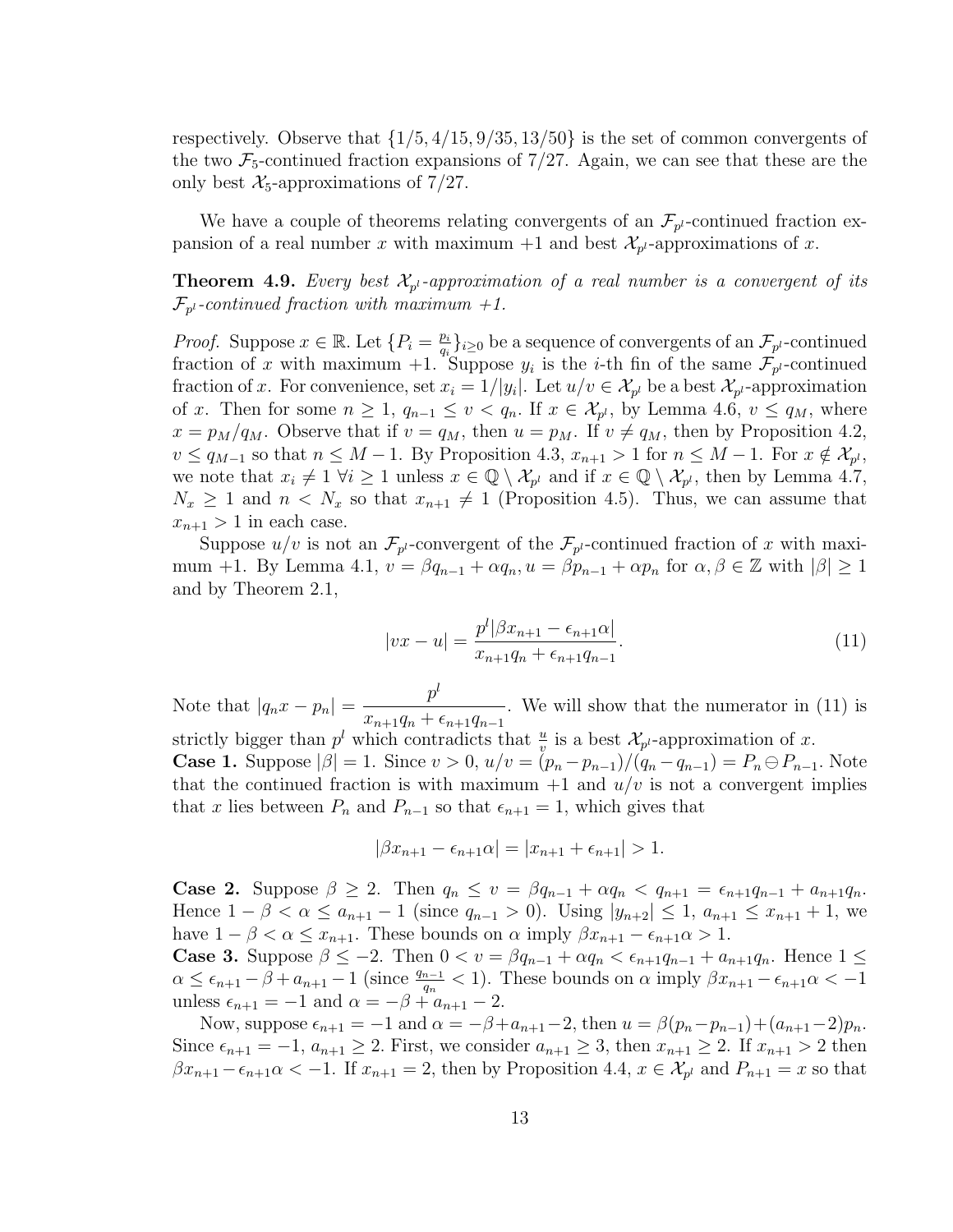$a_{n+1} = 2$  but we have considered that  $a_{n+1} \geq 3$ . Thus inequality  $\beta x_{n+1} - \epsilon_{n+1} \alpha < -1$ holds. Now consider the remaining case,  $a_{n+1} = 2$ , then  $u/v = (p_{n+1} - p_n)/(q_{n+1} - q_n)$ . Using a similar argument as in Case 1, we get the inequality. П

**Proposition 4.10.** Let  $x \in \mathcal{X}_{p^l}$ . If  $x = \lfloor p^l x \rfloor / p^l \oplus (\lfloor p^l x \rfloor + 1) / p^l$ , where  $\gcd(\lfloor p^l x \rfloor, p) =$  $1 = \gcd(\lfloor p^l x \rfloor + 1, p)$ . Then x has no best  $\mathcal{X}_{p^l}$ -approximation other than itself.

*Proof.* Suppose  $r/s \in \mathcal{X}_{p^l}$  is a best  $\mathcal{X}_{p^l}$ -approximation of x. If  $x \neq r/s$ , then  $s = p^l$ . Observe that  $|p^l x - \lfloor p^l x \rfloor| = \frac{1}{2} = |p^l x - (\lfloor p^l x \rfloor + 1)|$  and so  $r/p^l$  is not a best  $\mathcal{X}_{p^l}$ . approximation of x.  $\Box$ 

**Example 5.** Take  $3/10 \in \mathcal{X}_5$  with  $|5.3/10 - 1| = 1/2 = |5.3/10 - 2|$  so that  $3/10$  has no best approximation other than itself.

**Theorem 4.11.** Suppose  $x \in \mathbb{R}$ . Then

- 1. If  $x \notin \mathbb{Q} \setminus \mathcal{X}_{p^l}$  and  $x \neq \lfloor p^l x \rfloor / p^l \oplus (\lfloor p^l x \rfloor + 1) / p^l$ , then every convergent of the  $\mathcal{F}_{p^l}$ -continued fraction of x with maximum  $+1$  is a best  $\mathcal{X}_{p^l}$ -approximation of x.
- 2. For  $x \in \mathbb{Q} \setminus \mathcal{X}_{p^l}$  or  $x = \lfloor p^l x \rfloor / p^l \oplus (\lfloor p^l x \rfloor + 1) / p^l$ , an  $\mathcal{F}_{p^l}$ -convergent is a best  $\mathcal{X}_{p^l}$ -approximation of x if and only if it is a convergent of both the  $\mathcal{F}_{p^l}$ -continued fractions of x with maximum  $+1$ .

*Proof.* Suppose  $x \notin \mathbb{Q} \setminus \mathcal{X}_{p^l}$  and  $x \neq \lfloor p^l x \rfloor / p^l \oplus (\lfloor p^l x \rfloor + 1) / p^l$ . Now let  $\{\frac{p_k}{q_k}\}$  $\frac{p_k}{q_k}\}_{k=0}^M$  be the sequence of  $\mathcal{F}_{p^l}$ -convergents, where M is finite if and only if  $x \in \mathcal{X}_{p^l}$ . Note that  $\frac{p_0}{q_0} = \frac{b}{p^l}$  $\frac{b}{p^l}$  , where b is given by Corollary 3.8. This is clearly a best  $\mathcal{X}_{p^l}$ -approximation of x.

Assume that, for  $0 \leq k \leq n$ ,  $p_k/q_k$  is a best  $\mathcal{X}_{p^l}$ -approximation of x. Now we show that  $p_{n+1}/q_{n+1}$  is a best  $\mathcal{X}_{p'}$ -approximation of x. When M is finite and  $n = M - 1$ ,  $p_M/q_M$  is a best  $\mathcal{X}_{p'}$ -approximation as  $q_Mx - p_M = 0$ . Thus, assume  $n \geq 0$  is an integer with the restriction that  $n < M - 1$  when M is finite.

For any  $u/v \in \mathcal{X}_{p^l}$  different from  $p_{n+1}/q_{n+1}$  with  $0 < v \leq q_n$ , we have  $|vx - u| >$  $|q_nx - p_n| \geq |q_{n+1}x - p_{n+1}|$ . Next assume  $q_n < v \leq q_{n+1}$ . By Theorem 2.1 (5),

$$
|q_{n+1}x - p_{n+1}| = \frac{p^{l}}{x_{n+2}q_{n+1} + \epsilon_{n+2}q_n}
$$

By Lemma 4.1,  $u = \beta p_n + \alpha p_{n+1}$ ,  $v = \beta q_n + \alpha q_{n+1}$  for some  $\alpha, \beta \in \mathbb{Z}$ . Thus,

$$
|vx - u| = \frac{p^{l}|\beta x_{n+2} - \alpha \epsilon_{n+2}|}{x_{n+2}q_{n+1} + \epsilon_{n+2}q_n}.
$$
\n(12)

.

Now, we will show that the numerator in (12) is greater than  $p<sup>l</sup>$ . The proof of part (1) will be complete if we show that

$$
|\beta x_{n+2} - \alpha \epsilon_{n+2}| > 1. \tag{13}
$$